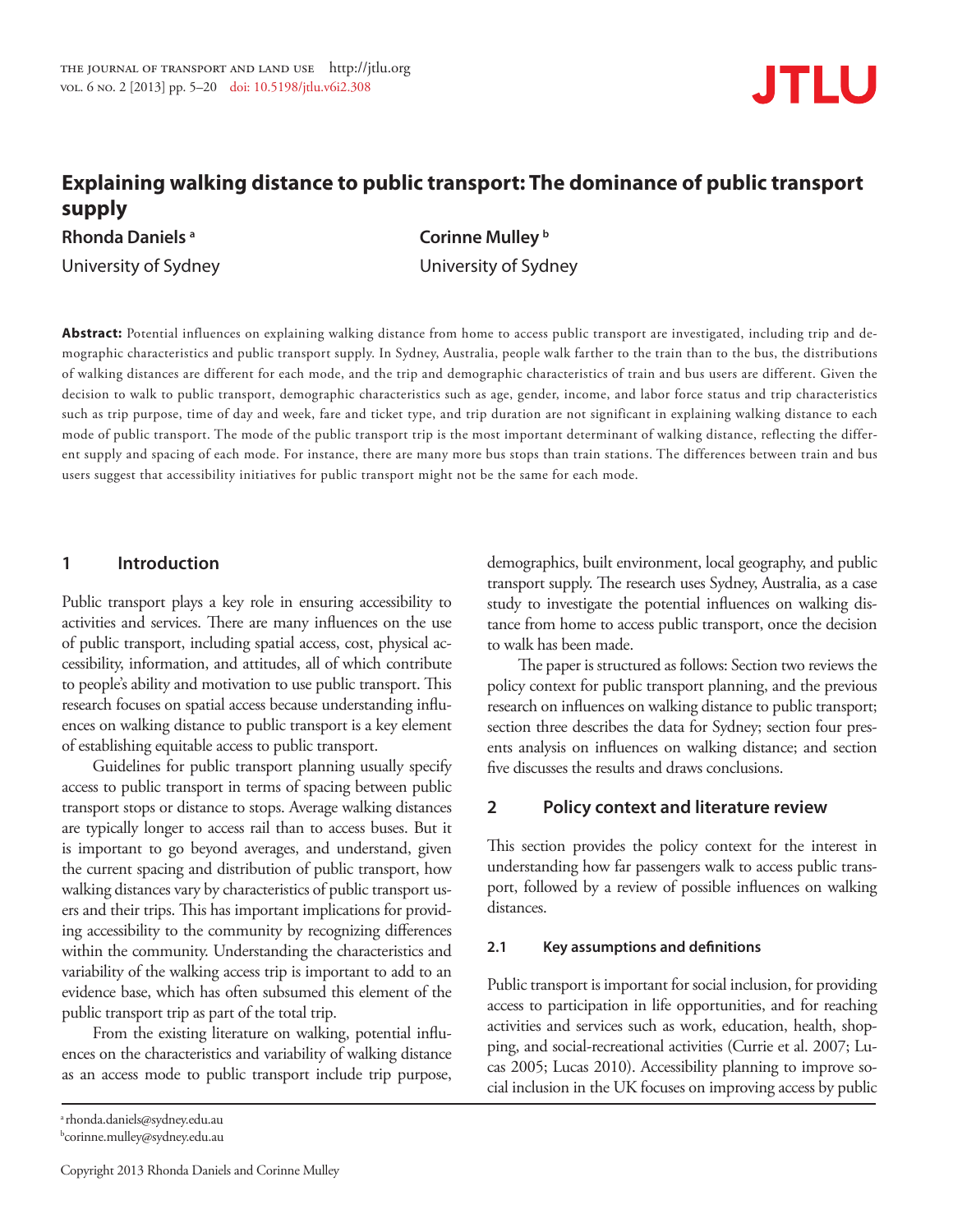transport (Daniels and Mulley 2010a). Recognizing the importance of public transport, many government strategic plans publicly set goals and targets for public transport availability and use. For instance, the strategic land use and transport plans for Sydney Australia (NSW Government 2005, 2010a, 2010b, and 2010c) include a broad accessibility target of increasing the proportion of the population with access within 30 minutes by public transport to one of a set of centers, which is large enough to provide a range of activities and services (Daniels and Mulley 2010a).

In delivering public transport accessibility goals and targets, service planning makes assumptions about walking distance to access public transport. Guidelines often use onequarter mile or 400 meters, or multiples such as one-half mile or 800 meters, as key distances in network and service planning. The empirical origin of these commonly used "rules of thumb" is unclear, although Neilson and Fowler (1972) found that 70 percent of elderly bus users in a low-density Florida retirement area lived with one-eighth mile of the bus route, and bus usage at a total walking distance of one-eighth mile was three times greater than the usage at a distance of one-quarter mile.

Service planning guidelines for Sydney (NSW Ministry of Transport 2006) specify that 90 percent of households in each of the 15 metropolitan bus contract regions should be within 400 meters of a rail line and/or bus route during the day (commuter peaks, inter-peak and weekend daytime) and within 800 meters of a rail line and/or bus route at nighttime. This is measured as the straight-line distance, not road or walking distance. Similarly, Vancouver uses 400 meters (Greater Vancouver Transport Authority 2004), Helsinki uses 300 meters (HKL 2008), while Perth uses 500 meters (Public Transport Authority 2003).

Walking distance is important for at least two reasons. Walking is the primary access mode for trips from home to public transport and walking distance has a significant impact on public transport use. In Sydney, walking is the access mode for almost 90 percent of bus trips from home and for about half of train trips from home (Table 1). Ewing and Cervero (2010) reported a meta-analysis showing a public transport demand elasticity of -0.29 with respect to accessibility (measured as distance to a public transport stop), suggesting a 10 percent increase in distance to a public transport stop would decrease public transport use by approximately 3 percent.

Assumptions about distances that people will walk to access public transport or "rules of thumb" are used by transport planners to determine stop spacing, particularly for buses as these are more flexible but also by land-use planners for urban design to achieve walkable cities and plan transit-oriented developments (TODs).

#### **2.2 Influences on walking distance**

This section reviews the literature on influences on both walking as a mode and on walking as an access mode to public transport to identify possible explanatory variables for use in the analysis, including purpose of the trip, socio-demographic characteristics, the built and natural environments, and mode of public transport. Transport planning research has focused on mode choice, not on access to different modes, and there is a less well-established literature on how far pedestrians walk and the factors that influence their route choice (Agrawal et al. 2008). There is increasing interest in the relationship between walking and health from public-health researchers, with studies on walking as a mode by Corpuz et al. (2005), Lee and Moudon (2006), and Merom et al. (2010), and on walk time to meet physical activity requirements (Besser and Dannenberg 2005).

For walk as a mode in itself, there is some evidence that recreational walking trips, which include trips for exercise and

| Access mode from home                  | To bus  | To train |
|----------------------------------------|---------|----------|
| Walk                                   | 89%     | 50%      |
| Car as driver                          | 2%      | 17%      |
| Car as passenger                       | 9%      | 17%      |
| <b>Bus</b>                             |         | 14%      |
| Other (taxi, bicycle, other)           | $0\%$   | 2%       |
| Total                                  | 100%    | 100%     |
| Total access trips per average weekday | 309,664 | 381,704  |

Table 1: Access modes from home to bus and train in Sydney on average weekday, 2008.<sup>1</sup>

*Source:* HTS, Bureau of Transport Statistics, data request 10/332.

1 Based on pooled data from three years (2006-07, 2007-08, 2008-09), weighted to June 30, 2008, population. Sydney is Sydney Statistical Division, Illawarra Statistical Division, and Newcastle Statistical SubDivision.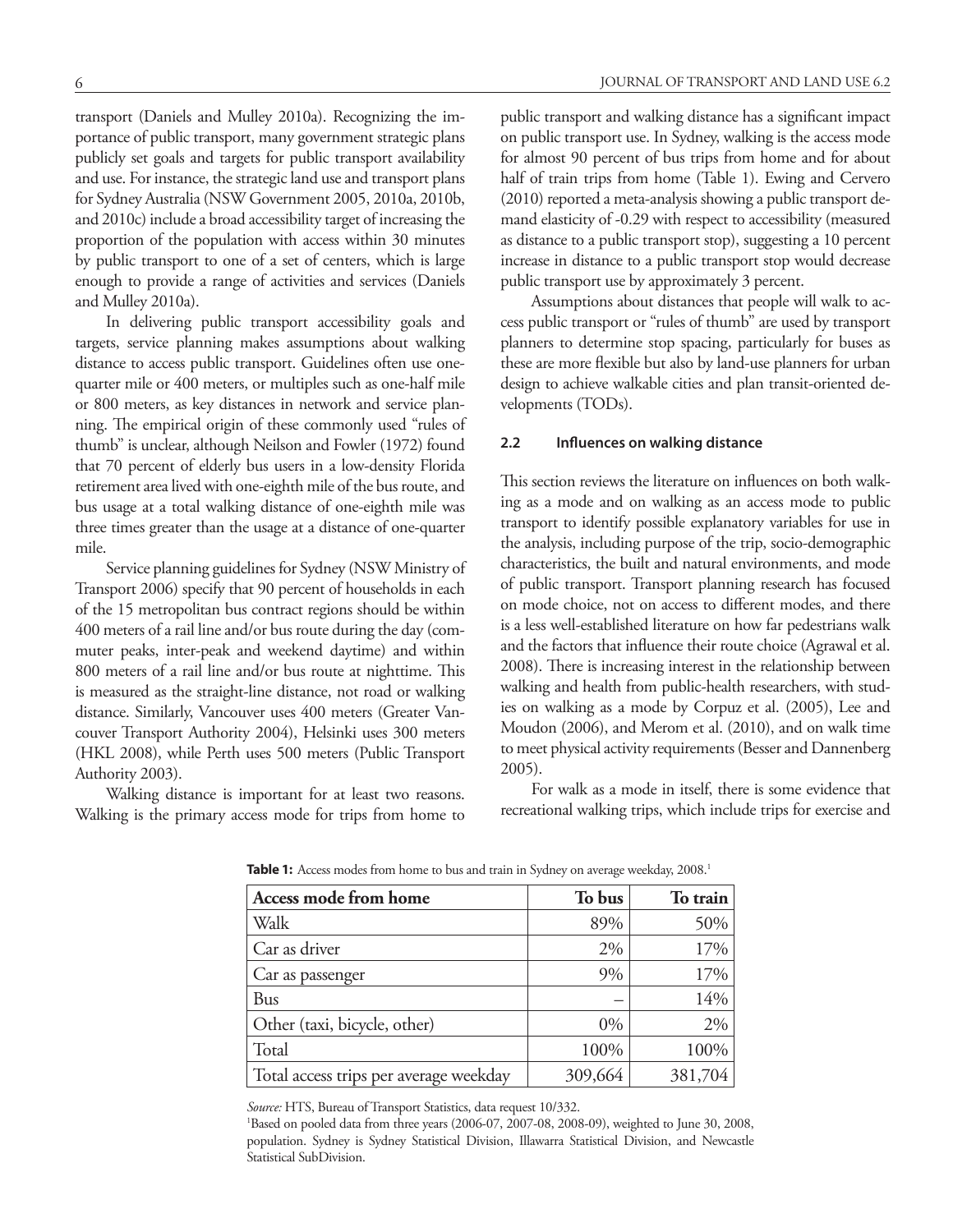fitness, are longer than for other purposes (Corpuz et al. 2005; Iacono et al. 2008), although Iacono et al. (2008) noted that distance decay functions are similar across trip purposes. The impact of socio-demographic factors has mostly been studied in the context of being a differentiating factor in choice of travel behavior. Corpuz et al. (2005) found that in Sydney females walk more than males, older and younger age groups walk more, and people with low car ownership walk more. For access to public transport, Wibowo and Olszewski (2005) found that men were more likely to access Mass Rapid Transit (MRT) stations in Singapore by walking compared to women, although walking distance was the most significant factor in models of walking choice to access MRT stations.

The many elements of the built environment from density, diversity, and design to micro-level details, such as ambience and aesthetics, have an influence on walking. Cervero et al. (2009) cited Handy et al. (2002) and Frumkin et al. (2004) to assert that the characteristics of the built environment, including permeability, footpaths, lighting, security, density, and mixed land use, can influence walking both as a transport mode and as an access mode to public transport. Evidence on the geographical location and attributes of the built environment on walking trips need to be qualified by the interdependence identified above by Iacono et al. (2008). Corpuz et al. (2005) identified differences in walking behavior by geographical location in Sydney: Residents of highly urbanized areas tended to walk more and the distribution between walking and car trips was associated with differences in the supply of public transport. In Bogota, Cervero et al. (2009) found that road facility designs like street density, connectivity, and proximity to ciclovia (cycleway) lanes were associated with physical activity, while other attributes of the built environment, like density and land-use mixtures, were not. However, Cervero et al. (2009) noted neighborhoods in Bogota are uniformly compact and mixed in their land use. In a rare study on egress trips from public transport, Townsend and Zacharias (2010) found the only variables to display significant correlation with walking distance from rail rapid transit stations in Bangkok were destination types, a proxy for both land use and activity.

Amenity and aesthetics are also potential influences on walking distance. But in assessing the impact of a range of factors, including aesthetics on choosing a route for walking, Agrawal et al. (2008) found that the primary consideration for commuters walking to five rail transit stations in the study in California and Oregon was minimizing the time and distance walked. Safety (from traffic, rather than crime) was a secondary factor in route choice, while environmental appearance, such as attractive landscaping or buildings, was less of a concern.

Natural environment elements, such as climate and topography, have been cited as factors that can influence walking, but the evidence is mixed. For walking as a mode, Burke et al. (2006) examined the influence of climate and topography on walking trip rates in Brisbane, Australia, and concluded that natural environmental conditions appeared to have little influence on the propensity of people to walk. Lee and Moudon (2006) found the physical environment contributed significantly in explaining the probability of walking in Seattle. Hills were negative for transportation walking, not recreational walking, possibly because transportation walking has more to do with reaching a certain place along the shortest route rather than the quality of the route, while recreational walking can be more flexible and people might choose certain routes based on route qualities (Lee and Moudon 2006).

Considering walking as an access mode to public transport, Walton and Sunseri (2010) examined public transport users in New Zealand cities Auckland and Wellington to understand factors influencing the decision to walk to public transport and concluded that impediments to walking found in research elsewhere almost all disappeared except chance of rain. In contrast, Wibowo and Olszewski (2005) found that the effort of walking to access MRT stations in Singapore was affected not only by walking distance but also by characteristics of the walking route, such as number of road crossings, ascending steps, and conflict points.

In relation to public transport supply, Burke and Brown (2007) found that in South East Queensland, Australia, where walking distance to bus stops was significantly shorter than to train stations or to ferry terminals, there were statistically significant differences in the variances of the walking distance distributions to bus stops and train stations and a greater proportion of travellers walking very short distances (less than 500 meters) to bus stops, which was attributed to the greater number and availability of bus stops compared to train stations. Similarly, Alshalalfah and Shalaby (2007) concluded that the density of the public transport route network in downtown Toronto, Canada, resulted in lower walking access distances than in other parts of the city.

A consistent finding of walking distance research, including Agrawal et al. (2008) in California and Oregon, Alshalalfah and Shalaby (2007) in Toronto, Canada, and Ker and Ginn (2003) to access rail in Perth, Australia, is that people walk considerably farther to access public transport than commonly assumed "rules of thumb." This finding has implications for both transport and land-use planning, including transit-oriented developments (Canepa 2007). People also walk farther than assumed for purposes other than access to public transport (Iacono et al. 2008; Larsen et al. 2010).

In summary, previous research suggests that walking distance to public transport may be influenced by the purpose of the overall trip, by demographic factors, particularly age and gender, and by the location of the access trip in terms of built environment and natural environment, although the impacts are variable. It is difficult to disentangle the effect of the built environment on walking access to public transport because of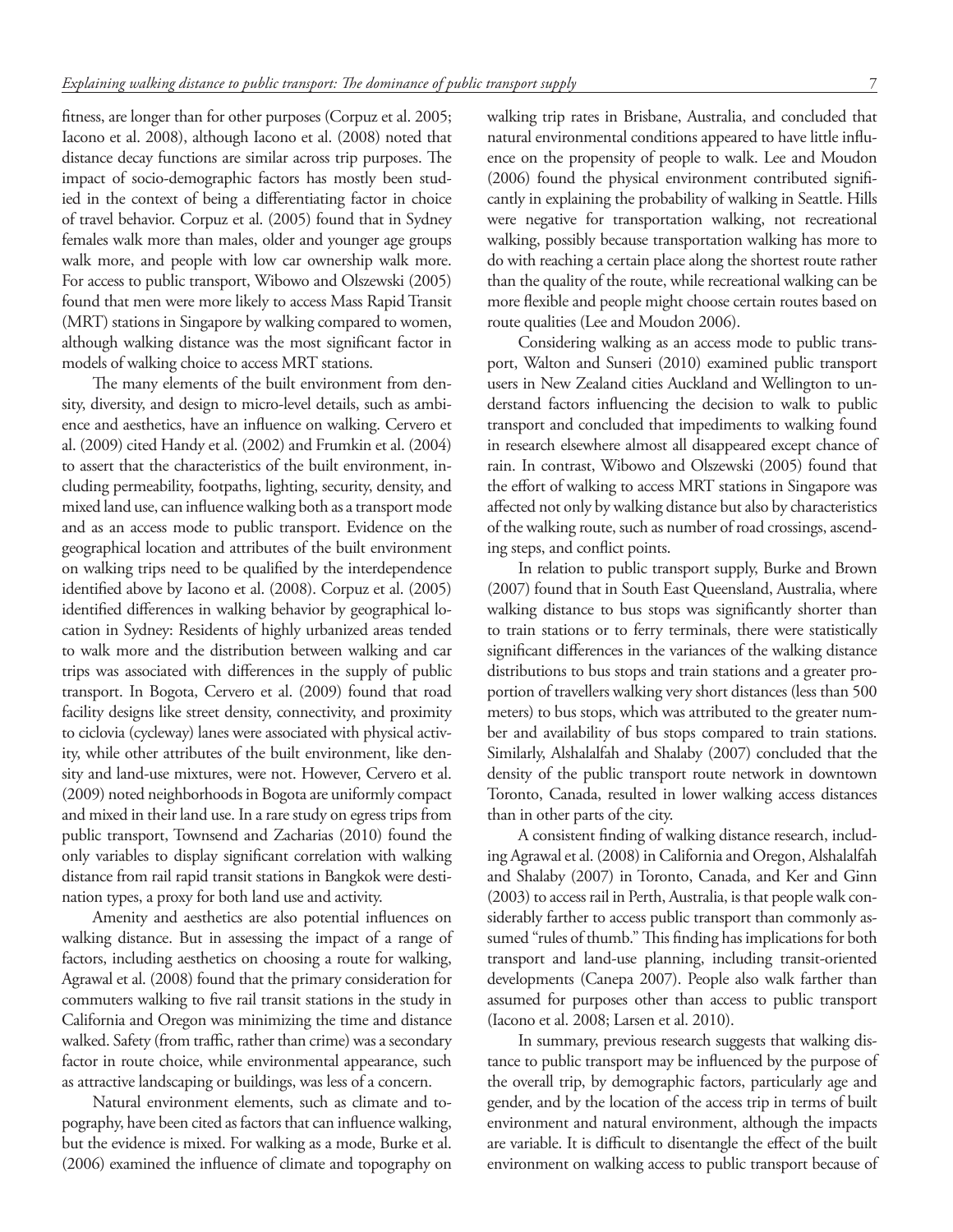the interdependencies between access distances and supply of services. Overall, it appears that built and natural environment factors determine the ease of walking but the supply of public transport, including mode type, might be more of a factor in determining how far people walk to public transport once the decision to walk to public transport has been made.

# **3 Data for Sydney**

Sydney has an extensive public transport network and travel data available from the Sydney Household Travel Survey. Sydney's rail network has 307 metropolitan stations including over 200 stations in Sydney and Central Coast and the rest in the adjoining regions of Hunter, Illawarra, and Southern Highlands, and the bus network has over 35,000 bus stops in the equivalent area. Over 10 percent of trips each weekday in Sydney are made by public transport, with a similar proportion of trips by train (5.2 percent) and by bus (5.8 percent), although train trips are longer and account for a higher proportion of total distance travelled (Transport Data Centre 2010). The Sydney Household Travel Survey (HTS) is a one-day travel diary covering the greater metropolitan area comprising the Sydney Statistical Division, Illawarra Statistical Division, and Newcastle Statistical Subdivision, running continuously since 1997-98 (Transport Data Centre 2010). The face-to-face interview survey for data collection ensures high data quality and maximizes response rates.

### **3.1 Walking trips and walking distance**

Data from the last three years (2006-07, 2007-08 and 2008- 09) of the HTS was used, due to changes in the estimation of walking distance since 1997. For the three years of pooled data, 24,806 people were interviewed from 9561 households (66 percent household response rate), giving a total of 105,391 trip records (Transport Data Centre 2010). Due to very small mode shares for ferry, monorail, and light rail and the very uneven spatial distribution of these modes, the research focused on access from home to bus and train. In the three-year sample, there were a total of almost 2000 walk trips from home to access either a bus stop or train station.

The HTS records the street address of each household, which is then geocoded to x,y coordinates. For the first trip away from home by public transport on the interview day, the interviewer asks for the location of the public transport stop. For walking trips to the train, the station named by the respondent is recorded by the interviewer and the x,y coordinates are known. For walking trips to the bus, the respondent may identify the transit stop number or, more usually, describe the location of the bus stop in terms of streets, which are recorded by the interviewer. A hierarchy of geocoding methods is then used to identify the x,y coordinates. For privacy and confidentiality reasons, the exact home address and public transport stop location were not provided in the dataset, only the estimated walking distance from home to the train station or bus stop.

Calculation of walking distance from home to the public transport stop is a significant issue for this research. The current method of distance estimation in the HTS is based on each trip origin and destination being coded to an x,y coordinate and road network distance calculated using ARCGIS. This is an approximation of the distance actually walked for several reasons. Walkers might not use the road network; instead they might walk through parks and open space or use pedestrianonly links, which reduce their walking distance. Alternatively, they might walk longer than the shortest road network distance, depending on the facilities for crossing roads, their ability, and their confidence. Walkers might also choose a longer route than the shortest road distance because the longer route is more attractive or avoids negative elements.

For the data used in this analysis, for bus users living within 100 meters of a bus stop, a walking distance of 50 meters has been imputed. For train trips, almost all walking trips are longer than 100 meters as the location of the train station is represented by the center of the station platform, which is usually 200 meters long. The dataset of 1952 trips included only a few very long walking trips from home with 97.6 percent of trips less than two kilometers and only three trips longer than five kilometers. For the purposes of further analysis, only trips less than two kilometers were included, reducing the dataset to 1906 trips. Figure 1 shows the frequency distribution for walking trips to public transport less than two kilometers.

### **3.2 Explanatory variables**

A range of potential explanatory variables was collected as part of the HTS and these were provided for each walking trip. The dataset used is summarized in Table 2.

The location of the walking trip was considered in several ways for analysis. The location of the walking trip was known in terms of the local government area (LGA), which was the basis for defining other spatial variables. There are over 50 LGAs in greater Sydney that vary in spatial and population size. Each LGA was categorized as inner Sydney, outer Sydney, Sydney fringe, Central Coast, Newcastle, or Illawarra. Inner Sydney and outer Sydney are defined by the Department for Local Government, with inner Sydney including 21 LGAs in the inner ring around the Sydney central business district (CBD). Based on the LGA, each trip was also assigned to a bus contract region, with some LGAs split across more than one bus region. Other location variables included population density in each LGA from census data, and the proportion of all trips in each LGA made by public transport from the HTS. Correlations between the locational variables are discussed in the next section.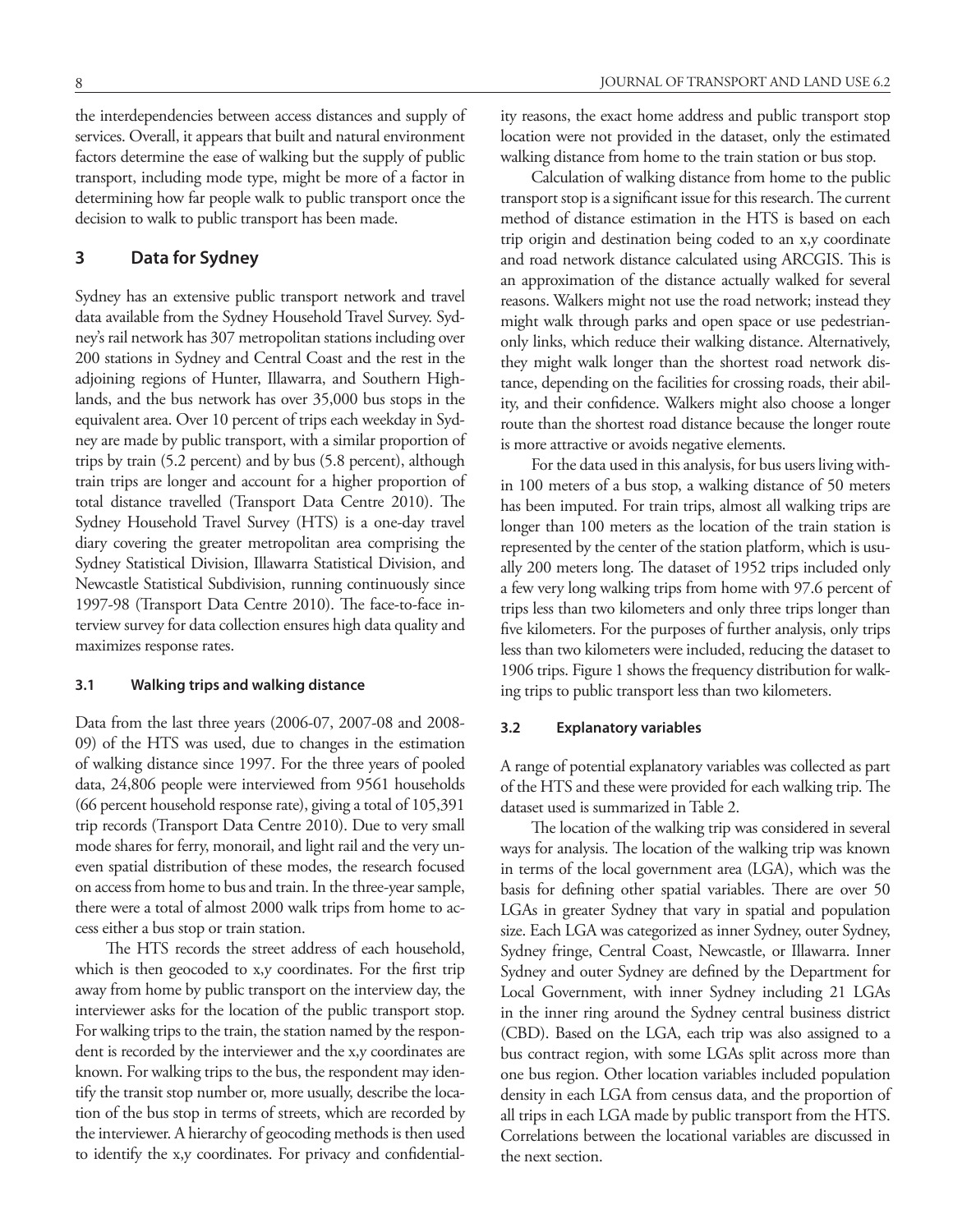

**Figure 1:** Frequency of walking distance from home to public transport for walking trips less than two kilometers (n=1906).

**Table 2:** Potential explanatory variables from Sydney.

| Type of variable                      | Variables and categories                                                                                                                                                                                       |  |  |  |  |  |
|---------------------------------------|----------------------------------------------------------------------------------------------------------------------------------------------------------------------------------------------------------------|--|--|--|--|--|
| Trip characteristics-walking trip     | • Distance of walking trip (calculated from origin and destination x,y coordinates, using ARCGIS road network                                                                                                  |  |  |  |  |  |
| from home                             | distance between these points)                                                                                                                                                                                 |  |  |  |  |  |
|                                       | Destination of walking trip: train, bus (government or private bus), school bus                                                                                                                                |  |  |  |  |  |
|                                       | • Day of week of walking trip: weekday, weekend                                                                                                                                                                |  |  |  |  |  |
|                                       | • Time of day of walking trip: am peak, inter-peak, pm peak, evening                                                                                                                                           |  |  |  |  |  |
|                                       | • Location of bus stop or train station: local government area                                                                                                                                                 |  |  |  |  |  |
| Trip characteristics-public transport | • Purpose of trip: work, education, social/recreational, shopping, personal business                                                                                                                           |  |  |  |  |  |
| trip after walking trip               | • Duration of trip (minutes)                                                                                                                                                                                   |  |  |  |  |  |
|                                       | • Type of public transport: train, bus (government or private), school bus                                                                                                                                     |  |  |  |  |  |
|                                       | • Fare type for trip: full fare, concession fare, free (school pass)                                                                                                                                           |  |  |  |  |  |
|                                       | · Ticket type for trip: single, return, periodical, multi-trip ticket, etc.                                                                                                                                    |  |  |  |  |  |
| Demographic characteristics           | • Age: younger than 19 years, 19-29 years, 30-49 years, 50-64 years, 65 years and older                                                                                                                        |  |  |  |  |  |
|                                       | • Sex: male, female                                                                                                                                                                                            |  |  |  |  |  |
|                                       | • Personal income per year: which for analysis was grouped as less than \$13,000, \$13,000-41,599, \$41,600-                                                                                                   |  |  |  |  |  |
|                                       | 83,199, \$83,200 and over                                                                                                                                                                                      |  |  |  |  |  |
|                                       | • Labor force status: full-time work, part-time work, economically inactive, post-school education, school student                                                                                             |  |  |  |  |  |
|                                       | • Household size: number of persons                                                                                                                                                                            |  |  |  |  |  |
|                                       | • Driver's license holding: yes, no                                                                                                                                                                            |  |  |  |  |  |
|                                       | • Number of vehicles in household                                                                                                                                                                              |  |  |  |  |  |
|                                       | • Physical disabilities restricting walking: yes, no                                                                                                                                                           |  |  |  |  |  |
| Other                                 | • Reason for public transport use for work trip: avoids parking problems, cheaper, faster, do not have car, less<br>stressful than other forms, live or work close to public transport, don't drive/no license |  |  |  |  |  |

As an indicator of public transport supply, the proportion of households in each bus contract region within 400 meters of a bus stop with a defined level of service was calculated by the Bureau of Transport Statistics using network and population data, although this does not fully measure the quality of the public transport (where the bus service goes, how long it takes to get there, or what activities the bus service provides access to). Figure 2 shows access to bus stops by bus contract region.

Other variables that might have been useful but were not available include the locational characteristics of the walking trip such as presence of a footpath, quality of the walking environment, the gradient of the walk trip, and the weather at the time and location of the walking trip.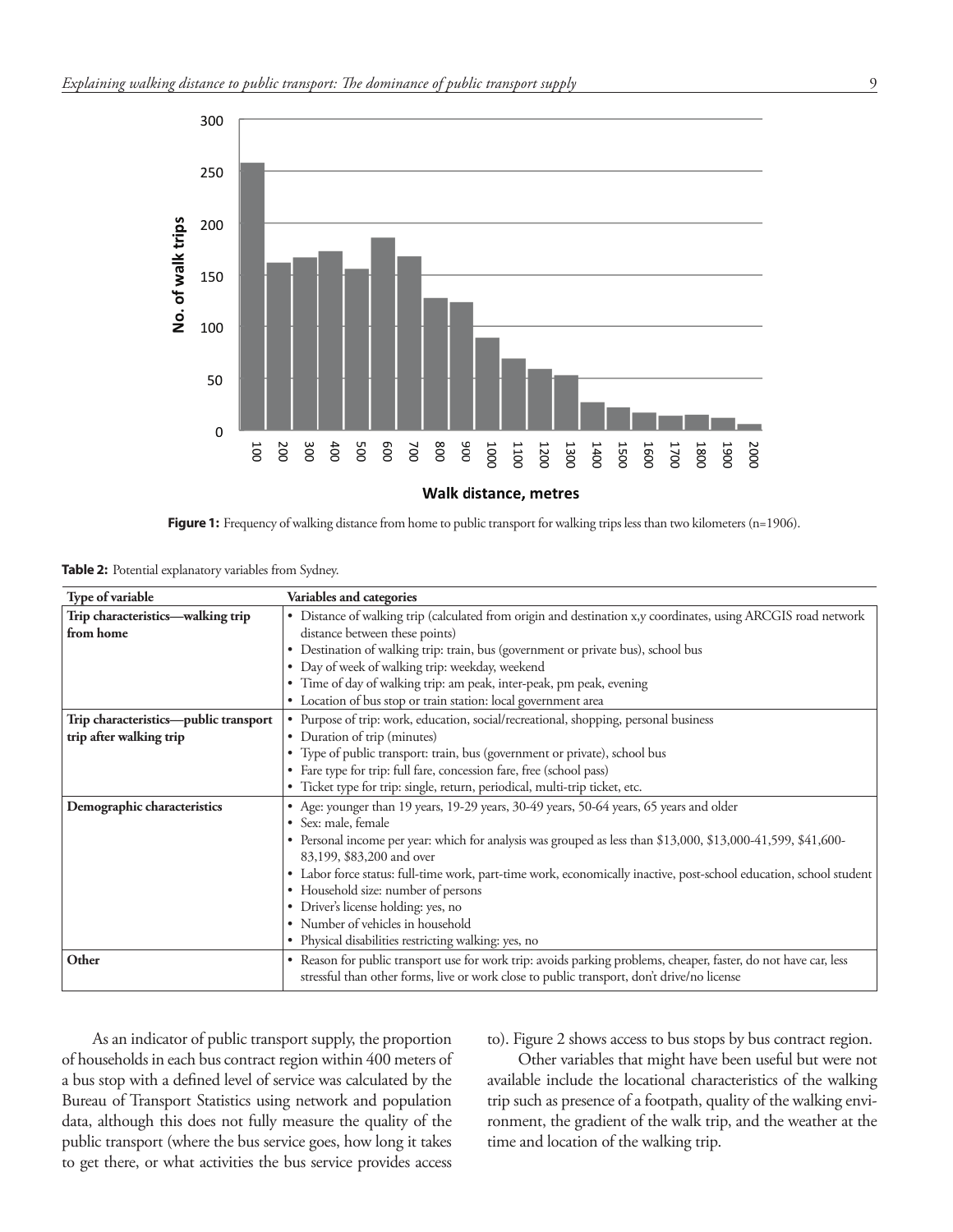

Figure 2: Access to bus services by bus contract region.

*Source:* Bureau of Transport Statistics (Metropolitan contract regions, data request 09/377; Outer metropolitan contract regions, data request no. 10/287).

# **4 Influences on walking distance to public transport**

Analysis of influences on walking distance to public transport was conducted in three stages. First, walking distance was described in terms of its central tendency and shape. Second, the relationship between walking distance to public transport and possible explanatory variables was analyzed. Finally, the potential causal relationship between walking distance to public transport and the characteristics of the walking trip, the characteristics of the walker, and characteristics of public transport were investigated.

#### **4.1 Describing the distribution of walking distance**

#### Mean walking distance

Table 3 reports the mean walking distance and quartiles calculated for each explanatory variable described in Table 2. Overall average walking distance to public transport is 573 meters, with 25 percent of trips less than 235 meters and 75 percent of walking trips less than 824 meters. Table 3 also reports the comparison of mean walking distance for each category of explanatory variable where the mean walking distance was compared to a base chosen for each category of variables and a pvalue reported for a two-tailed t-test of statistical significance.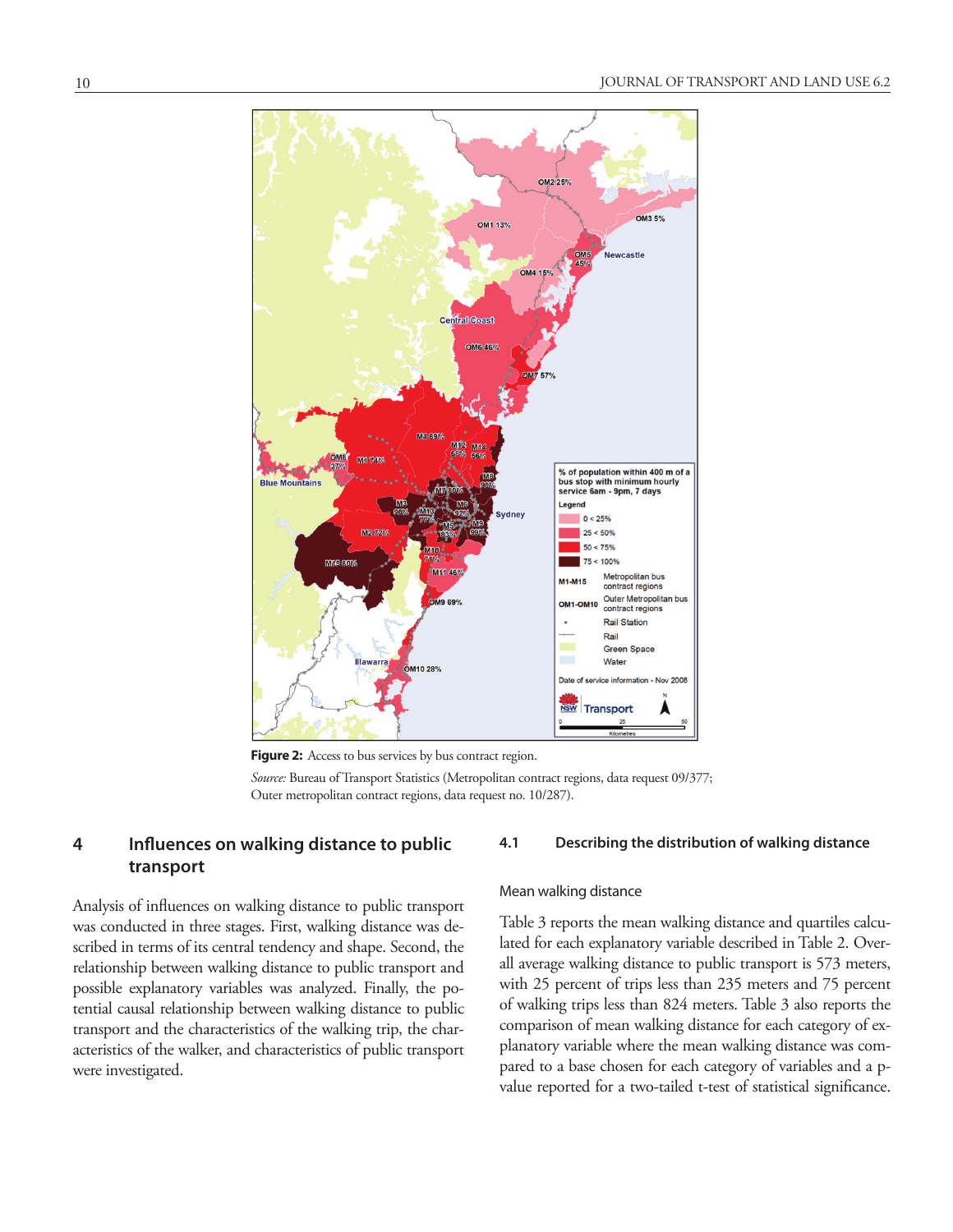Table 3: Walking distance from home to public transport (meters).<sup>1</sup>

| Variable                       | Category <sup>2</sup>    | N    | Mean <sup>3</sup> | p-value <sup>4</sup> | SD <sup>5</sup> | $LQ^5$ | Median | $UQ^5$ |
|--------------------------------|--------------------------|------|-------------------|----------------------|-----------------|--------|--------|--------|
| <b>Total</b>                   |                          | 1906 | 573               |                      | 417             | 235    | 518    | 824    |
| Trip characteristics           |                          |      |                   |                      |                 |        |        |        |
| <b>Transport mode</b>          | Train                    | 667  | 805               | $*$ 0.000            | 375             | 539    | 749    | 1018   |
|                                | <b>Bus</b>               | 1084 | 461               | Base                 | 382             | 162    | 364    | 655    |
|                                | School bus               | 155  | 360               | $**0.002$            | 386             | 50     | 185    | 600    |
| Region                         | Inner Sydney             | 968  | 570               | Base                 | 385             | 273    | 520    | 785    |
|                                | Outer Sydney             | 638  | 636               | $*$ 0.003            | 452             | 261    | 572    | 922    |
|                                | Sydney fringe            | 46   | 446               | $*0.034$             | 429             | 50     | 342    | 781    |
|                                | Central Coast            | 69   | 327               | $*$ 0.000            | 338             | 50     | 185    | 611    |
|                                | Newcastle                | 85   | 435               | $*$ 0.002            | 435             | 52     | 285    | 676    |
|                                | Illawarra                | 56   | 518               | 0.322                | 421             | 144    | 421    | 805    |
| Trip purpose                   | Work                     | 695  | 646               | Base                 | 418             | 316    | 582    | 900    |
|                                | Education                | 471  | 483               | $*0.000$             | 412             | 97     | 400    | 778    |
|                                | Shopping/pers business   | 394  | 501               | $*$ 0.000            | 383             | 179    | 429    | 738    |
|                                | Social/recreation        | 295  | 639               | 0.817                | 429             | 304    | 582    | 878    |
| Fare type                      | Full fare                | 952  | 636               | Base                 | 419             | 312    | 580    | 889    |
|                                | Free: school pass        | 333  | 425               | $*0.000$             | 393             | 50     | 320    | 679    |
|                                | Concession: pensioner    | 251  | 485               | $*0.000$             | 372             | 202    | 403    | 685    |
|                                | Concession: student      | 189  | 643               | 0.832                | 411             | 318    | 582    | 921    |
| <b>Ticket type</b>             | Single or return         | 636  | 632               | Base                 | 425             | 287    | 582    | 906    |
|                                | Periodical pass          | 569  | 645               | 0.599                | 425             | 313    | 581    | 886    |
|                                | Multi-trip ticket        | 257  | 454               | $*$ 0.000            | 322             | 206    | 394    | 654    |
| Day of week                    | Weekday                  | 1638 | 569               | Base                 | 417             | 227    | 513    | 824    |
|                                | Weekend day <sup>6</sup> | 268  | 601               | 0.251                | 416             | 285    | 555    | 826    |
| Time of day                    | Am peak                  | 1164 | 554               | Base                 | 410             | 208    | 508    | 812    |
|                                | Inter-peak               | 532  | 587               | 0.135                | 420             | 263    | 511    | 814    |
|                                | Pm peak                  | 83   | 593               | 0.404                | 392             | 256    | 570    | 825    |
|                                | Evening                  | 127  | 682               | $*$ 0.003            | 461             | 330    | 633    | 1008   |
| Public transport trip duration | Up to 15 minutes         | 782  | 545               | Base                 | 384             | 234    | 501    | 775    |
|                                | $15 - 29$ minutes        | 689  | 567               | 0.300                | 419             | 235    | 518    | 790    |
|                                | $30 - 44$ minutes        | 267  | 604               | 0.057                | 451             | 229    | 520    | 922    |
|                                | 45 minutes and longer    | 168  | 680               | $*$ 0.001            | 480             | 292    | 644    | 1012   |
| Demographic characteristics    |                          |      |                   |                      |                 |        |        |        |
| <b>Sex</b>                     | Female                   | 977  | 563               | Base                 | 421             | 223    | 505    | 813    |
|                                | Male                     | 929  | 584               | 0.270                | 411             | 250    | 531    | 844    |
| Age                            | Younger than 19 years    | 498  | 505               | $*0.000$             | 423             | 117    | 425    | 779    |
|                                | $19 - 29$ years          | 445  | 634               | 0.587                | 416             | 303    | 570    | 889    |
|                                | $30 - 49$ years          | 528  | 619               | Base                 | 400             | 305    | 583    | 870    |
|                                | $50 - 64$ years          | 241  | 600               | 0.547                | 448             | 265    | 511    | 836    |
|                                | 65 years and older       | 194  | 452               | $*0.000$             | 352             | 181    | 383    | 664    |
| Labor force status             | Full-time work           | 685  | 644               | Base                 | 422             | 313    | 586    | 889    |
|                                | Part-time work           | 194  | 627               | 0.632                | 404             | 316    | 548    | 903    |
|                                | Economically inactive    | 385  | 488               | $*$ 0.000            | 378             | 208    | 397    | 693    |
|                                | Post-school education    | 194  | 621               | 0.512                | 408             | 290    | 570    | 902    |
|                                | School                   | 429  | 484               | $*0.000$             | 417             | 78     | 398    | 775    |
| Personal income pa             | Less than \$13,000       | 545  | 579               | $*0.023$             | 432             | 208    | 531    | 848    |
|                                | $$13,000 - 41,599$       | 522  | 574               | $*0.012$             | 410             | 256    | 502    | 812    |
|                                | $$41,600 - 83,199$       | 367  | 644               | Base                 | 410             | 319    | 597    | 901    |
|                                | \$83,200 and over        | 187  | 619               | 0.479                | 398             | 313    | 581    | 850    |
| Vehicles in household          | $\boldsymbol{0}$         | 521  | 573               | 0.569                | 405             | 256    | 512    | 795    |
|                                | $\mathbf{1}$             | 750  | 587               | Base                 | 421             | 255    | 528    | 839    |
|                                | 2 or more                | 632  | 559               | 0.226                | 421             | 196    | 507    | 839    |
| <b>Driving license</b>         | Yes                      | 1007 | 611               | Base                 | 414             | 287    | 568    | 864    |
|                                | No                       | 614  | 573               | 0.077                | 420             | 233    | 515    | 818    |

1. Total is all HTS walk trips from home to public transport of less than 2 kilometers in 2006, 2007, and 2008.

2. Categories with fewer than 40 respondents or undefined ("other") are excluded from this table.

3. Mean walking distance is compared to a chosen base for each variable using a standard two-tailed t-test.

4. \*Significant with p<0.05, \*\*significant with p<0.01 (all tests are two-tailed tests).

5. SD=Standard deviation; LQ=Lower quartile threshold (25%); UQ=Upper quartile threshold (75%).

6. Weekends include public holidays.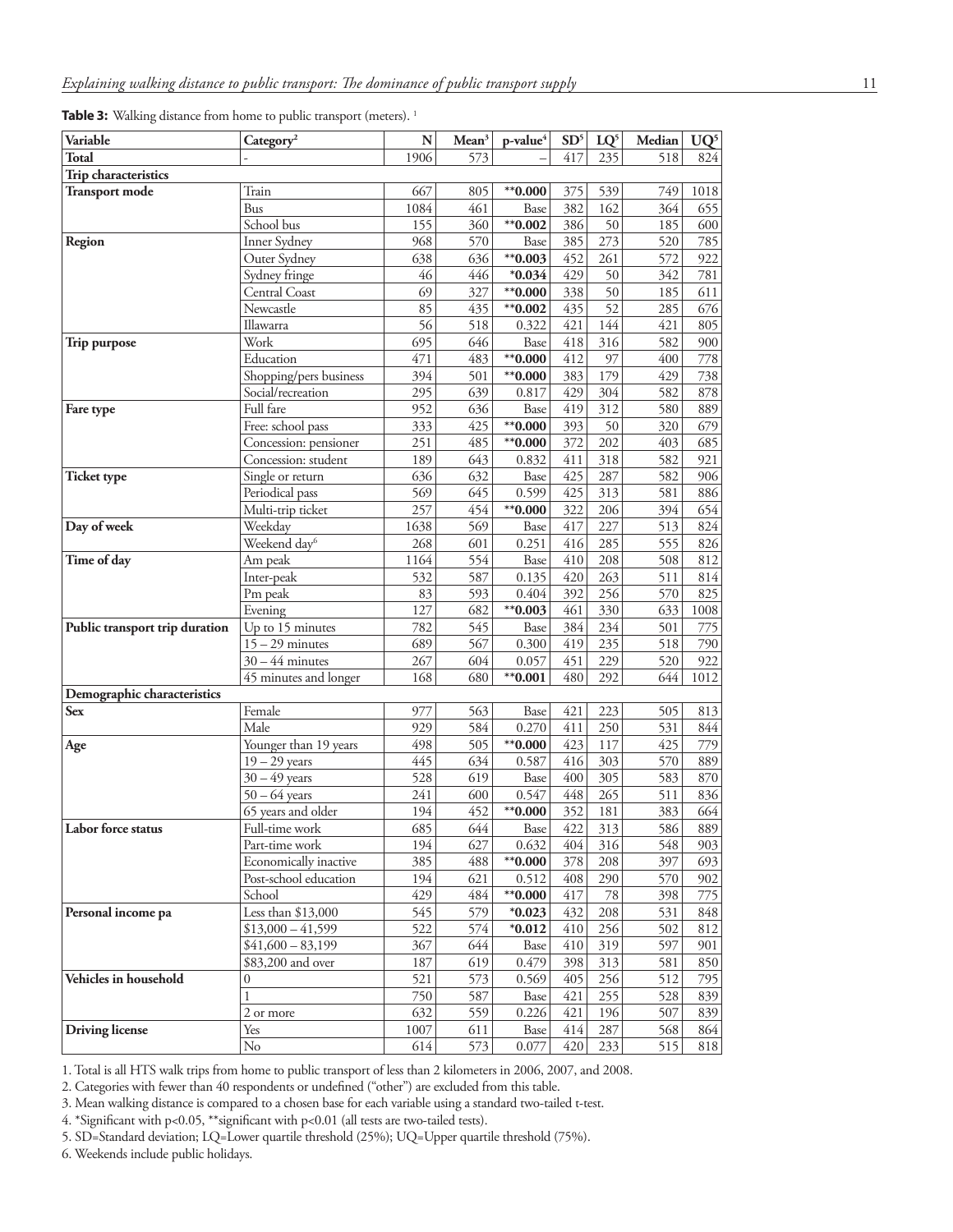For many of the variables, there was a statistically significant difference in mean walking distance when comparing the base to other values of the explanatory variable.

Differences by trip characteristics included:

- Walking trips to the train are significantly longer than walking trips to the bus, while walking trips to school buses are significantly shorter than walking trips to the bus.
- • Walking trips in Central Coast and Newcastle and Sydney fringe are significantly shorter than walking trips in inner Sydney, while walking trips in outer Sydney are significantly longer than walking trips in inner Sydney.
- • Walking trips for education and shopping/personal business are significantly shorter than walking trips for work.
- Walking trips in the evening are significantly longer than trips in the am peak.
- Walking trips for public transport trips more than 45 minutes long are significantly longer than walking trips for public transport trips less than 15 minutes.

Differences by demographic characteristics included:

- • Walking trips by the young (younger than 19 years) and elderly (65 years and older) are significantly shorter than trips by those 30–49 years old.
- Walking trips by the economically inactive and school students are significantly shorter than trips by fulltime workers.
- • Walking trips using a school pass or pensioner concession ticket are significantly shorter than trips paying full fare.

These findings are generally consistent with known characteristics of public-transport use. The longer walking trips in the evening (after 6 p.m.) reflect the Sydney planning guidelines (NSW Ministry of Transport 2006), which set different access standards for daytime and evening, with an aim that 90 percent of households are within 400 meters of a train station or bus stop (with a certain level of service) in the daytime and within 800 meters of a train station or bus stop outside the peak and inter-peak daytime.

#### Distribution of walking distance

Figure 3 and Figure 4 demonstrate the large difference in average walking distance to the train compared to the bus and show that the distributions are skewed. Not only do walkers to the different modes have different means, but walking distances are also differently distributed for each mode as shown in Figure 3. The distribution of walking distance to the train is approximately normal, whereas the distribution of walking distance to the bus is almost triangular. The conclusion is that in relation to the walking distances in Sydney, train and bus users appear to be different populations both in terms of mean and distribution. This is explored further in the next section.

The distributions reflect both the nature of the supply and spacing of train stations and bus stops and the distribution of land uses around stations and stops. The few short walking trips of less than 200 meters to a train station reflect the distance estimation to the center of the platform and the nature of station catchments. While train stations do have residential development around them, the immediate catchment is more likely to be nonresidential with rail corridor uses, commuter parking,



Figure 3: Distribution of walking distance by public transport mode.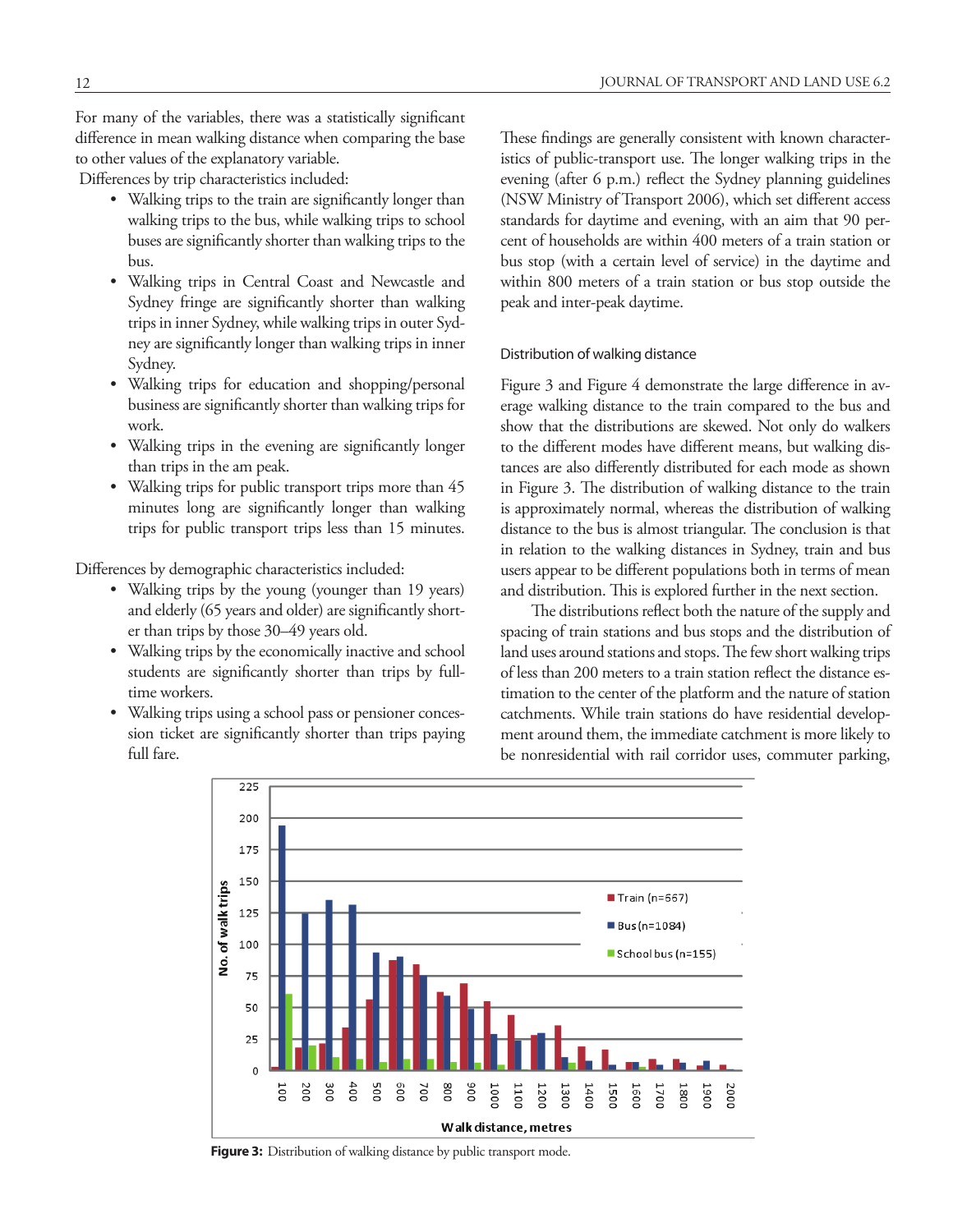

Figure 4: Cumulative frequencies for walking distance by public transport mode.

and commercial and retail uses. For instance, a 50-meter wide rail corridor containing tracks, embankments, maintenance access, signaling, and civil engineering structures occupies 15 percent of a 200-meter catchment around a station.

In contrast, a higher proportion of the 35,000 bus stops are in residential areas and are immediately surrounded by residential development, which reflects the planning guidelines' aim that 90 percent of people are within a 400-meter straightline distance of a station or bus stop (with a defined level of service) in daytime. Walking distance to school bus services has the most skewed distribution, reflecting that school bus services are provided where other scheduled bus services are not available or convenient and are planned based on the known home location of school students to minimize walking distance.

# **4.2 Understanding differences between train and bus users**

Following the many significantly different means identified in Table 3 and to better understand differences between train and bus users, Chi-squared tests were used to identify whether there were statistically significant differences between train and bus users in terms of trip and demographic characteristics. School bus users were excluded from any further analysis because these trips have a unique set of related characteristics: All trips are undertaken by a specific age group (schoolchildren) for a

|                             |               | Relationship                          |                        |  |  |  |
|-----------------------------|---------------|---------------------------------------|------------------------|--|--|--|
| Variable                    | $\chi^2$ sig. | Train predominant                     | <b>Bus predominant</b> |  |  |  |
| Trip characteristicas       |               |                                       |                        |  |  |  |
| Trip purpose                | 0.000         | Work                                  | Education, shopping    |  |  |  |
| Weekday/weekend             | 0.008         | Weekend                               |                        |  |  |  |
| Time of day                 | 0.002         |                                       | Inter-peak period      |  |  |  |
| Fare type                   |               | $0.000$ Full fare                     | Concession fare        |  |  |  |
| <b>Ticket type</b>          |               | 0.000 Periodical ticket               | Multi-trip ticket      |  |  |  |
| <b>Trip duration</b>        |               | $0.000$ Longer trips                  | Shorter trips          |  |  |  |
| Demographic characteristics |               |                                       |                        |  |  |  |
| Age                         | 0.000         | $19-49$ years                         | Younger than 19 years, |  |  |  |
|                             |               |                                       | 65 years and older     |  |  |  |
| <b>Sex</b>                  | 0.013         | Men                                   | Women                  |  |  |  |
| Labor force status          | 0.0001        | Full-time work, post-school education | All others             |  |  |  |
| Personal income             | 0.000         | $\overline{\phantom{a}}$              | Low income groups      |  |  |  |
| Cars in household           | 0.112         | ٠                                     |                        |  |  |  |
| <b>Driving license</b>      | 0.000         | With license                          | Without license        |  |  |  |

**Table 4:** Chi-squared tests of relationship between train and bus users (excluding school bus) and other variables.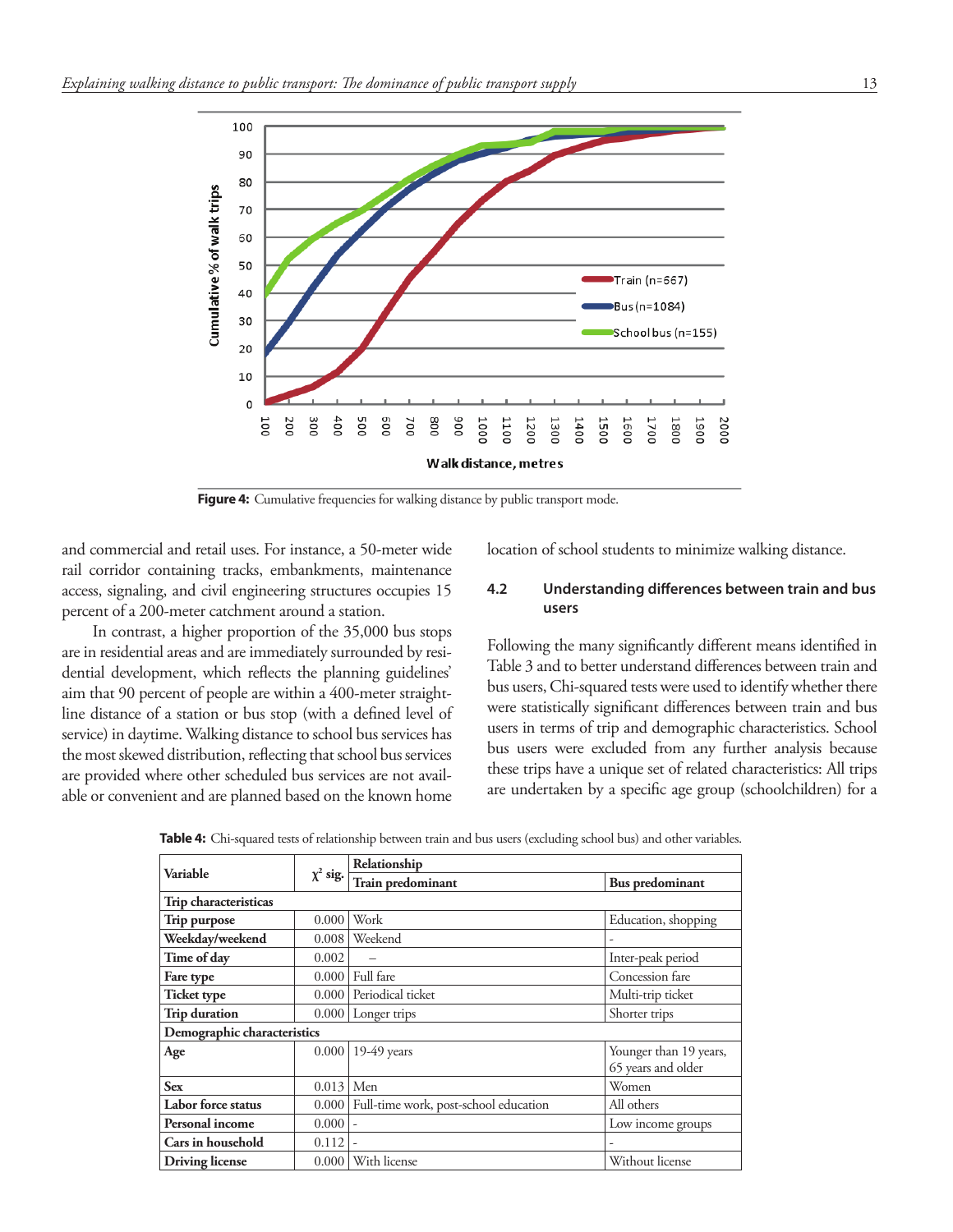| Variable                    | Category <sup>2</sup>                         | N        | Mean <sup>3</sup>   | p-value <sup>4</sup> | SD <sup>4</sup> | $LQ^4$ | Median | $UQ^5$ |
|-----------------------------|-----------------------------------------------|----------|---------------------|----------------------|-----------------|--------|--------|--------|
| Total                       | Train                                         | 667      | 805                 |                      | 375             | 539    | 749    | 1018   |
| Trip characteristics        |                                               |          |                     |                      |                 |        |        |        |
| Region                      | Inner Sydney                                  | 371      | 759                 | Base                 | 360             | 512    | 688    | 963    |
|                             | Outer Sydney                                  | 259      | 873                 | $*0.000$             | 386             | 590    | 829    | 1113   |
|                             | Sydney fringe                                 |          | Fewer than 20 trips |                      |                 |        |        |        |
|                             | Central Coast                                 |          | Fewer than 20 trips |                      |                 |        |        |        |
|                             | Newcastle                                     |          | Fewer than 20 trips |                      |                 |        |        |        |
|                             | Illawarra                                     |          | Fewer than 20 trips |                      |                 |        |        |        |
| Trip purpose                | Work                                          | 341      | 810                 | Base                 | 383             | 540    | 711    | 1037   |
|                             | Education                                     | 97       | 830                 | 0.614                | 377             | 543    | 508    | 1050   |
|                             | Shopping/per business                         | 102      | 754                 | 0.156                | 337             | 519    | 745    | 930    |
|                             | Social/recreation                             | 107      | 819                 | 0.832                | 379             | 582    | 750    | 1038   |
| Fare type                   | Full fare                                     | 457      | 809                 | Base                 | 380             | 534    | 748    | 1029   |
|                             | Free: school pass                             | 40       | 725                 | 0.176                | 315             | 503    | 671    | 913    |
|                             | Concession: pensioner                         | 40       | 718                 | 0.144                | 342             | 502    | 673    | 861    |
|                             | Concession: student                           | 69       | 882                 | 0.135                | 340             | 593    | 856    | 1130   |
| <b>Ticket type</b>          | Single or return                              | 278      | 815                 | Base                 | 357             | 549    | 785    | 1034   |
|                             | Periodical ticket                             | 287      | 810                 | 0.872                | 392             | 541    | 721    | 1038   |
|                             | Multi-trip ticket                             |          | Fewer than 20 trips |                      |                 |        |        |        |
| Day of week                 | Weekday                                       | 546      | 805                 | Base                 | 379             | 538    | 748    | 1017   |
|                             | Weekend day                                   | 121      | 804                 | 0.995                | 357             | 541    | 748    | 1050   |
| Time of day                 | Am peak                                       | 396      | 795                 | Base                 | 371             | 538    | 727    | 997    |
|                             | Inter-peak                                    | 176      | 807                 | 0.718                | 381             | 532    | 743    | 1080   |
|                             | Pm peak                                       | 30       | 772                 | 0.744                | 359             | 543    | 749    | 943    |
|                             | Evening                                       | 65       | 873                 | 0.118                | 389             | 607    | 804    | 1079   |
| Public transport            | Up to 15 minutes                              | 258      | 759                 | Base                 | 372             | 499    | 707    | 1008   |
| trip duration               | $15 - 29$ minutes                             | 211      | 801                 | 0.221                | 363             | 546    | 737    | 963    |
|                             | $30 - 44$ minutes                             | 108      | 891                 | $*$ 0.002            | 389             | 581    | 848    | 1167   |
|                             | 45 minutes or longer                          | 90       | 842                 | 0.067                | 374             | 571    | 824    | 1085   |
| Demographic characteristics |                                               |          |                     |                      |                 |        |        |        |
| Sex                         | Female                                        | 318      | 801                 | Base                 | 381             | 526    | 748    | 1037   |
|                             | Male                                          | 349      | 808                 | $0.810\,$            | 369             | 551    | 748    | 1011   |
|                             |                                               |          |                     |                      |                 |        |        |        |
| Age                         | Younger than 19 years                         | 99       | 854                 | 0.250                | 388             | 577    | 791    | 1066   |
|                             | $19 - 29$ years<br>$\overline{30} - 49$ years | 216      | 789                 | 0.691                | 363             | 528    | 722    | 1005   |
|                             |                                               | 241      | 803                 | Base                 | 368             | 550    | 750    | 1036   |
|                             | $50 - 64$ years                               | 86<br>25 | 814                 | 0.806                | 417             | 512    | 758    | 1019   |
| Labor force status          | 65 years and older<br>Full-time work          |          | 727                 | 0.328                | 327             | 564    | 716    | 836    |
|                             |                                               | 328      | 807                 | Base                 | 383             | 538    | 743    | 1022   |
|                             | Part-time work                                | 96       | 801                 | 0.883                | 376             | 524    | 723    | 1045   |
|                             | Economically inactive                         | $74\,$   | 716                 | 0.063                | 346             | 490    | 702    | 859    |
|                             | Post-school education                         | 93       | 828                 | 0.634                | 355             | 569    | 814    | 1048   |
|                             | School                                        | 69       | 846                 | 0.442                | 367             | 582    | 785    | 1045   |
| Personal income pa          | Less than \$13,000                            | 159      | 837                 | 0.467                | 359             | 568    | 794    | 1051   |
|                             | $$13,000 - 41,599$                            | 202      | 779                 | 0.468                | 388             | 502    | 717    | 1011   |
|                             | $$41,600 - 83,199$                            | 177      | 808                 | Base                 | 383             | 539    | 761    | 1035   |
|                             | \$83,200 and over                             | 80       | 815                 | 0.893                | 361             | 574    | 698    | 959    |
| Vehicles in household       | $\overline{0}$                                | 190      | 767                 | 0.181                | 370             | 509    | 721    | 999    |
|                             | 1                                             | 290      | 813                 | Base                 | 366             | 552    | 745    | 1049   |
|                             | 2 or more                                     | 184      | 839                 | 0.462                | 384             | 568    | 799    | 1020   |
| <b>Driving license</b>      | Yes                                           | 424      | 799                 | Base                 | 378             | 538    | 728    | 1009   |
|                             | No                                            | 194      | 824                 | 0.440                | 370             | 549    | 763    | 1052   |

Table 5: Walking distance from home to train (meters).<sup>1</sup>

1. Total is all HTS walk trips from home to train of less than 2 kilometers in 2006, 2007 and 2008.

2. Categories with fewer than 40 respondents or undefined ("other") are excluded from this table.

3. Mean walking distance is compared to a chosen base for each variable using a standard two-tailed t-test.

4. \*Significant with p<0.05, \*\*significant with p<0.01 (all tests are two-tailed tests).

5. SD = Standard deviation; LQ= Lower quartile threshold (25%); UQ = Upper quartile threshold (75%).

6. Weekends include public holidays.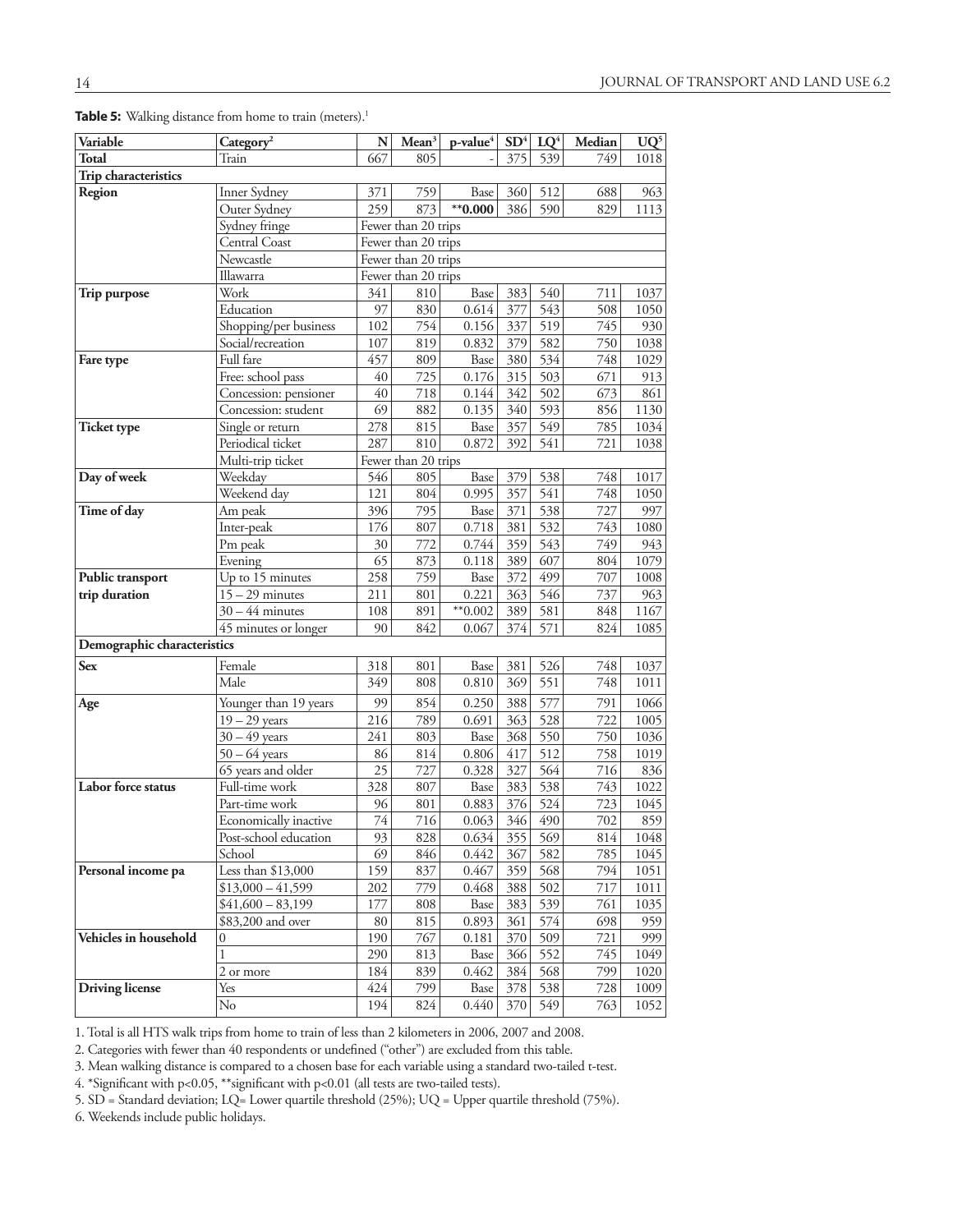|  | Table 6: Walking distance from home to bus (excluding school bus) (meters). <sup>1</sup> |  |  |  |  |
|--|------------------------------------------------------------------------------------------|--|--|--|--|
|--|------------------------------------------------------------------------------------------|--|--|--|--|

| Variable                    | Category <sup>2</sup>    | N          | Mean <sup>3</sup>   | p-value <sup>4</sup> | SD <sup>5</sup> | $LQ^5$     | Median     | $UQ^5$     |
|-----------------------------|--------------------------|------------|---------------------|----------------------|-----------------|------------|------------|------------|
| <b>Total</b>                | Bus                      | 1084       | 461                 |                      | 382             | 162        | 364        | 655        |
| Trip characteristics        |                          |            |                     |                      |                 |            |            |            |
| Region                      | Inner Sydney             | 586        | 454                 | Base                 | 353             | 189        | 371        | 624        |
|                             | Outer Sydney             | 371        | 502                 | 0.070                | 422             | 155        | 394        | 756        |
|                             | Sydney fringe            |            | Fewer than 20 trips |                      |                 |            |            |            |
|                             | Central Coast            | 38         | 314                 | $*0.017$             | 310             | 50         | 167        | 541        |
|                             | Newcastle                | 48         | 404                 | 0.363                | 458             | 50         | 257        | 645        |
|                             | Illawarra                | 28         | 416                 | 0.578                | 312             | 200        | 355        | 647        |
| Trip purpose                | Work                     | 354        | 488                 | Base                 | 390             | 188        | 388        | 702        |
|                             | Education                | 224        | 414                 | $*0.023$             | 357             | 81         | 350        | 604        |
|                             | Shopping/pers business   | 289        | 414                 | $*0.014$             | 359             | 125        | 318        | 615        |
|                             | Social/recreation        | 186        | 537                 | 0.174                | 424             | 240        | 411        | 757        |
| Fare type                   | Full fare                | 494        | 475                 | Base                 | 387             | 167        | 372        | 676        |
|                             | Free: school pass        | 151        | 403                 | $*0.041$             | 372             | 50         | 322        | 624        |
|                             | Concession: pensioner    | 209        | 440                 | 0.255                | 363             | 182        | 318        | 642        |
|                             | Concession: student      | 113        | 519                 | 0.286                | 389             | 204        | 415        | 755        |
| <b>Ticket type</b>          | Single or return         | 351        | 491                 | Base                 | 421             | 159        | 392        | 699        |
|                             | Periodical ticket        | 278        | 480                 | 0.726                | 391             | 194        | 370        | 664        |
|                             | Multi-trip ticket        | 253        | 448                 | 0.150                | 321             | 202        | 366        | 641        |
| Day of week                 | Weekday                  | 938        | 466                 | Base                 | 381             | 165        | 371        | 660        |
|                             | Weekend day <sup>6</sup> | 146        | 430                 | 0.298                | 386             | 125        | 330        | 607        |
| Time of day                 | Am peak                  | 616<br>353 | 447                 | Base                 | 366             | 152        | 359        | 632        |
|                             | Inter-peak               |            | 477                 | 0.242<br>0.406       | 397             | 183        | 370        | 681        |
|                             | Pm peak<br>Evening       | 53<br>62   | 491                 |                      | 376<br>448      | 191        | 479        | 758        |
| Public transport trip dura- | Up to 15 minutes         | 467        | 480<br>442          | 0.508<br>Base        | 340             | 158<br>169 | 353<br>366 | 620<br>635 |
| tion                        | $15 - 29$ minutes        | 420        | 480                 | 0.135                | 398             | 167        | 371        | 692        |
|                             | $30 - 44$ minutes        | 136        | 443                 | 0.986                | 398             | 105        | 326        | 639        |
|                             | 45 minutes and longer    | 61         | 517                 | 0.271                | 511             | 50         | 381        | 860        |
| Demographic characteristics |                          |            |                     |                      |                 |            |            |            |
| Sex                         | Female                   | 583        | 462                 | Base                 | 392             | 156        | 352        | 661        |
|                             | Male                     | 501        | 459                 | 0.892                | 370             | 171        | 374        | 639        |
| Age                         | Younger than 19 years    | 248        | 452                 | 0.671                | 380             | 107        | 377        | 700        |
|                             | $19 - 29$ years          | 229        | 486                 | 0.554                | 411             | 171        | 393        | 665        |
|                             | $30 - 49$ years          | 286        | 466                 | Base                 | 359             | 189        | 376        | 655        |
|                             | $50 - 64$ years          | 154        | 482                 | 0.674                | 421             | 188        | 343        | 656        |
|                             | 65 years and older       | 167        | 410                 | 0.103                | 339             | 159        | 309        | 601        |
| Labor force status          | Full-time work           | 357        | 492                 | Base                 | 399             | 188        | 378        | 727        |
|                             | Part-time work           | 97         | 461                 | 0.480                | 356             | 167        | 412        | 664        |
|                             | Economically inactive    | 308        | 434                 | 0.052                | 367             | 171        | 318        | 631        |
|                             | Post-school education    | $101\,$    | 429                 | 0.154                | 358             | 150        | 344        | 617        |
|                             | School                   | 209        | 453                 | 0.254                | 387             | 93         | 382        | 699        |
| Personal income pa          | Less than $$13,000$      | 332        | 481                 | 0.777                | 412             | 156        | 381        | 683        |
|                             | $$13,000 - 41,599$       | 317        | 445                 | 0.178                | 371             | 171        | 344        | 608        |
|                             | $$41,600 - 83,199$       | 190        | 491                 | Base                 | 375             | 208        | 412        | 702        |
|                             | \$83,200 and over        | 107        | 471                 | 0.651                | 359             | 187        | 332        | 721        |
| Vehicles in household       | $\overline{0}$           | 327        | 461                 | 0.631                | 383             | 171        | 338        | 636        |
|                             | $\mathbf{1}$             | 420        | 448                 | Base                 | 388             | 156        | 343        | 615        |
|                             | 2 or more                | 337        | 477                 | 0.301                | 372             | 159        | 407        | 736        |
| <b>Driving license</b>      | Yes                      | 554        | 479                 | Base                 | 383             | 186        | 384        | 669        |
|                             | No                       | 392        | 458                 | 0.423                | 388             | 159        | 359        | 654        |

1. Total is all HTS walking trips from home to bus (excluding school bus) of less than 2 kilometers in 2006, 2007, and 2008.

2. Categories with fewer than 40 respondents or undefined ("other") are excluded from this table.

3. Mean walking distance is compared to a chosen base for each variable using a standard two-tailed t-test.

4. \*Significant with p<0.05, \*\*significant with p<0.01 (all tests are two-tailed tests).

5. SD = Standard deviation; LQ= Lower quartile threshold (25%); UQ = Upper quartile threshold (75%).

6. Weekends include public holidays.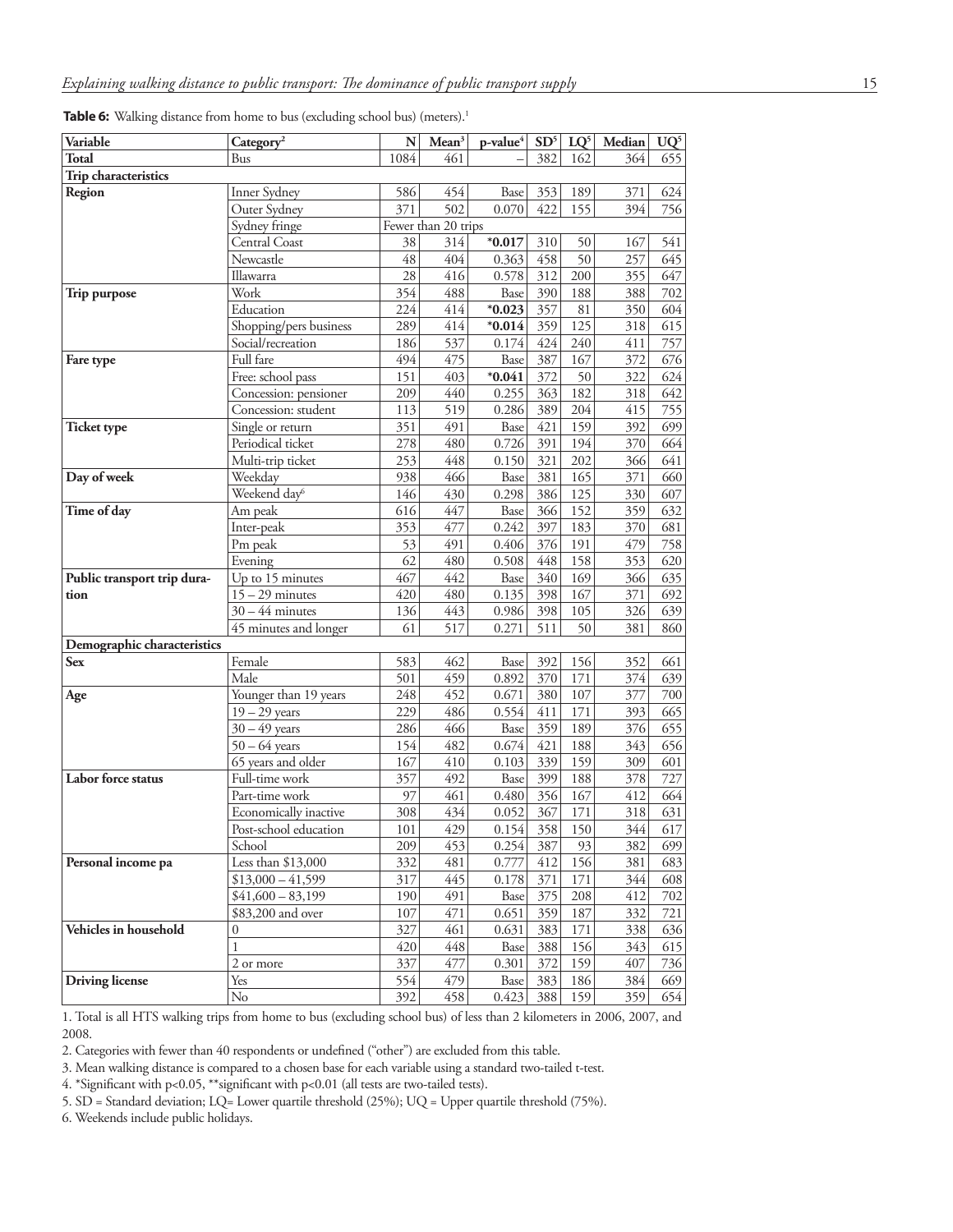specific and compulsory purpose (education) in the am peak on weekdays. As all data are categorical, the Chi-squared  $(\chi^2)$ significance reported in Table 4 relates to a contingency table between mode (bus or train) and the variable under consideration comparing the observed count with the expected count in each cell. Table 4 shows that train and bus users do vary in their trip and demographic characteristics, with statistically significant differences.

Differences by trip characteristics included:

- • Train users are more likely to be traveling for work, and bus users for education or shopping.
- • Train users are more likely to be traveling on weekends.
- • Train users are more likely to be traveling on a full fare, and bus users on a concession fare.
- • Train users are more likely to be making a longer trip by public transport, and bus users a shorter trip.

Differences by demographic characteristics included:

- • Train users are more likely to be aged 19–49 years, and bus users younger than 19 years or 65 years and older.
- • Train users are more likely to be male and bus users female.
- • Train users are more likely to be in full-time work or tertiary education.
- • Bus users are more likely to have low personal income.
- • Train users are more likely to have a driving license and bus users less likely to have a license.

This pattern of relationships is internally consistent with train users having a set of characteristics associated with being employed and bus users with characteristics associated with not being employed. It is also consistent with other analyses on train and bus users using HTS data that highlights differences between the two groups (Transport Data Centre 2002: Transport and Population Data Centre 2003).

Given the differences between train and bus users shown in Table 4, Table 3 has been disaggregated for train and bus and presented separately in Table 5 and Table 6. These tables show that very few of the significant differences in walking distance remain. The analysis of means, distributions, and Chi-squared analysis confirms that people walking to the bus and train are two different populations with respect to walking distance and their trip and demographic characteristics. This finding influences the approach to the regression models in the next section.

### **4.3 Explaining walking distance**

Alternative location/geographical variables were included in regression models to identify if public transport supply (measured by the proportion of households in each of the bus contract regions within 400 meters of a bus stop with a defined level of service), population density at the LGA level and the proportion of all trips made by public transport in an LGA were significant factors in explaining walking distance, once the choice to walk had been made. As might be expected, there were strong correlations between these three variables (as shown in Table 7), suggesting multicollinearity would be an issue if all variables were included in the regression. As a result, only one of these variables was included at a time in the regression analysis reported below.

**Table 7:** Correlations between alternative locational variables in modeling.

|                  | <b>Pearson Correlation coefficient</b> |                        |  |  |  |  |  |
|------------------|----------------------------------------|------------------------|--|--|--|--|--|
|                  | % of trips LGA using                   | % of population within |  |  |  |  |  |
|                  | public transport                       | 400 meters of bus stop |  |  |  |  |  |
| LGA population   | $0.753***$ (N=1751)                    | $0.658***$ (N=1738)    |  |  |  |  |  |
| density          |                                        |                        |  |  |  |  |  |
| $%$ of trips in  |                                        | $0.589***$ (N=1738)    |  |  |  |  |  |
| LGA using public |                                        |                        |  |  |  |  |  |
| transport        |                                        |                        |  |  |  |  |  |

#### Modeling distance to the train and bus combined

Although the previous section (Section 4.2) identified the distribution of walking distance to the train is different from walking distance to bus, initial investigation to explain walking distance tested a regression model with a dummy variable to distinguish between train and bus users. This approach revealed two problems. First, the dominant feature was the explanation given by the mode dummy variable to the exclusion of any contribution from the wide variety of potential explanatory variables. Second, and more important, combining two different distributions, of which the walking distance to the bus distribution is highly non-normal, meant the residuals were significantly non-normal and thus any statistical tests of significance would be unreliable. Both these reasons indicated that separate regressions to explain walking distance to the train and walking distance to bus would be a better approach.

#### Modeling distance to the train and bus separately

Separate regressions to explain walking distance to the train and walking distance to the bus using demographic and trip characteristics and location/geographical variables were undertaken.

For walking distance to the train, a number of model formulations were investigated including spatial, trip, and demographic factors as potential explanatory variables. It was not possible to improve on a regression model with a single explanatory variable of the proportion of trips in an LGA by public transport, which had a very low R2 = 0.008. The interpretation is that the greater the proportion of trips made by public transport in an area, the shorter the walking distance to the train.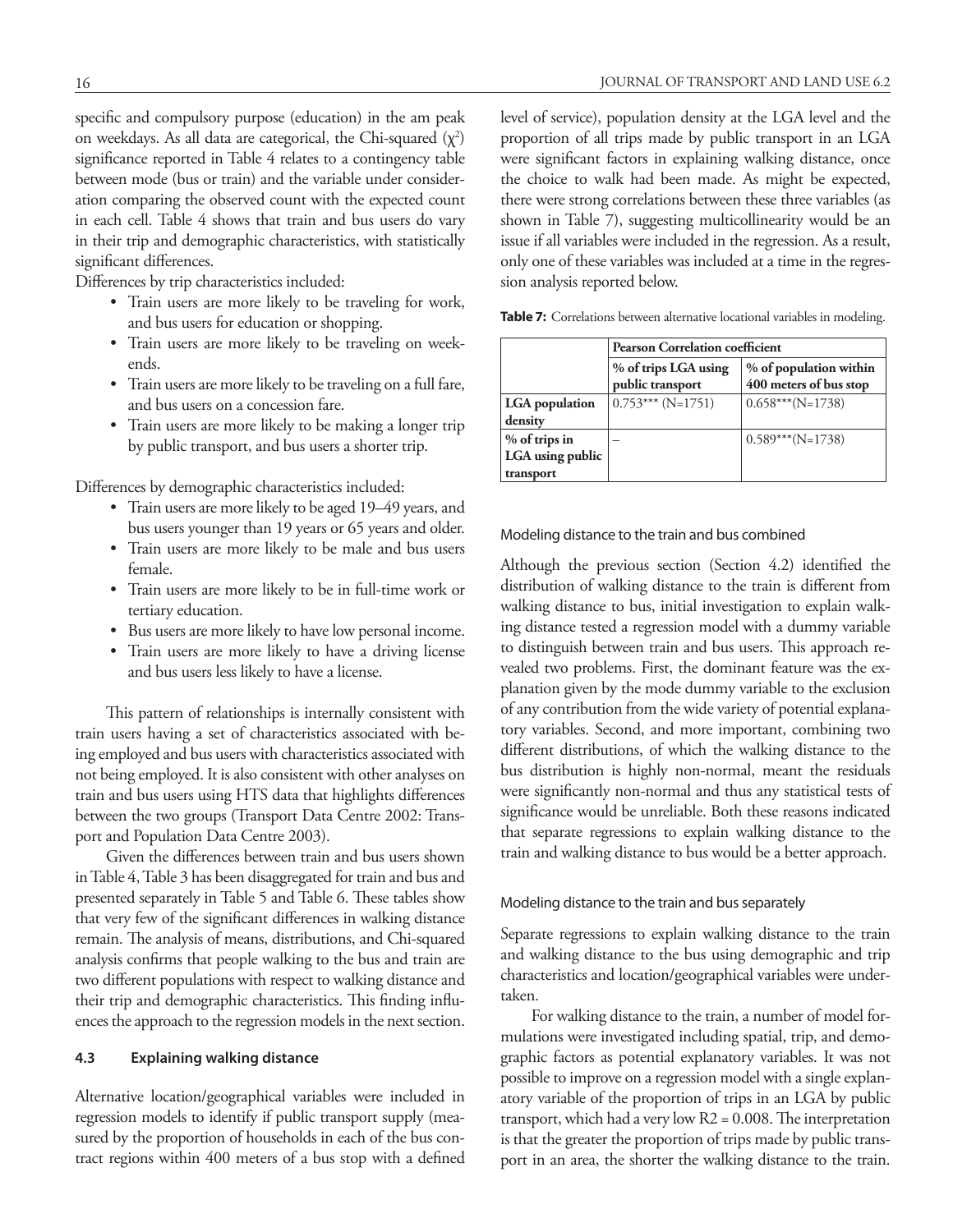In this case, proportion of trips by public transport is not an explanatory variable as such but more a measure of accessibility and public transport supply.

For walking distance to the bus, as with walking distance to the train, the distribution is heavily skewed as shown in Figure 3, so walking distance was transformed to the square root of walking distance to ensure the regression residuals were normally distributed. A number of model formulations were investigated including spatial, trip, and demographic characteristics as potential explanatory variables for walking distance to the bus. All regressions displayed low adjusted R2 even though in many cases the F test confirmed that the adjusted R2 was significantly different from zero. The best fit was a model with a very low adjusted R2 = 0.02.

In summary, the attempts to model the mode-specific data with the demographic and trip-related variables resulted in little extra explanation of walking distance variance. Indeed, the fact that the analysis was unable to find good independent variables to explain walking distance to the train and walking distance to the bus confirms that, once the decisions to take public transport and walk to public transport have been made, the choice of train or bus is the dominant factor, with demographic and trip-related variables not playing a significant role in explaining walking distance.

# **5 Discussion and conclusions**

Analysis of the Sydney HTS data with almost 2000 walking trips showed that the main influence on walking distance from home to public transport, once people have made the decision to walk, was the mode of public transport walked to, whether train or bus. People walk farther from home to access a train than to access the bus. Average walking distance to public transport demonstrated significant differences in relation to demographic and trip-type variables, as shown in Table 3. But further analysis showed that use of bus or train mode itself is strongly associated with a number of trip-type and demographic variables.

But the contribution of this research is to move beyond a comparison of means. It shows that, once the choice of using public transport has been made, the only real explanation of walking distance is the mode of public transport used. Variability in walking distance largely reflects differences in the supply of each mode of public transport. Walking distances to train and bus reflect the different number and spacing of train stations and bus stops: People have to walk farther to reach one of the 300 train stations than to reach one of the 35,000 bus stops. In addition, train stations are more likely to be immediately surrounded by nonresidential land uses in their close catchment compared to bus stops.

Given the walking distances to the train, it is likely some people walk past a bus stop to access a train station, and choose to do so due to total access time and cost and the destinations served by the train compared to bus. Train trips are also usually longer than bus trips, in both distance and time. The Sydney HTS data do show that train trips are longer in distance (average 19 kilometers for train, 6.4 kilometers for bus) and longer in duration than bus trips (average 34 minutes for train, 23 minutes for bus) (TDC 2010). This suggests the train has more of a regional travel role, whereas the bus has more of a neighborhood role. While both train stations and bus stops allow users to access public transport, the modes are not necessarily interchangeable in the current Sydney network.

As well as differences in the number of train stations and bus stops, there are also differences in facilities between train stations and bus stops, with a higher level of facilities for users at train stations than at bus stops, which could influence users. In Sydney, train stations are usually staffed, have shelter, seating, lighting, printed and electronic timetable information, a public telephone, and help points. Very few if any bus stops have all of these characteristics. At a minimum, bus stops have a post with a sign. Some bus stops, but not all, have facilities such as timetables, seats, and shelter. The research focused on people who had already chosen to walk to access public transport, and thus it did not model choice of access mode to public transport. While 90 percent of bus users do walk to the bus stop, only half of train users walk to the train station from home.

The results support evidence from other research that people will walk farther than 400 meters to access public transport once they have decided to walk. However, equally important, it is not known how many more people would have used public transport or walked to the stop or station, if the stop or station was closer to home. The HTS includes two relevant questions that provide some information on this issue: reasons for mode choice for the work trip, and difficulty using any form of transport, including walking, because of a physical condition or disability. One in five (18 percent) public transport users say they travel to work by public transport because they live or work close to public transport, and 12 percent of car commuters say they travel to work by car because public transport is unavailable here (Transport Data Centre 2010). In terms of difficulty using any form of transport including walking because of a physical condition or disability, only 3.3 percent of respondents in the dataset of walking to public transport trips had a condition restricting walking, which is similar to all respondents in the HTS (3.7 percent) (Bureau of Transport Statistics 2010).

The research also highlights well-known difficulties in measuring pedestrian accessibility to public transport, particularly inaccuracies associated with using radial catchments of population within 400 meters of a stop or station. Not all households in the 400-meter catchment will actually have a walk of less than 400 meters: The actual walking distance to the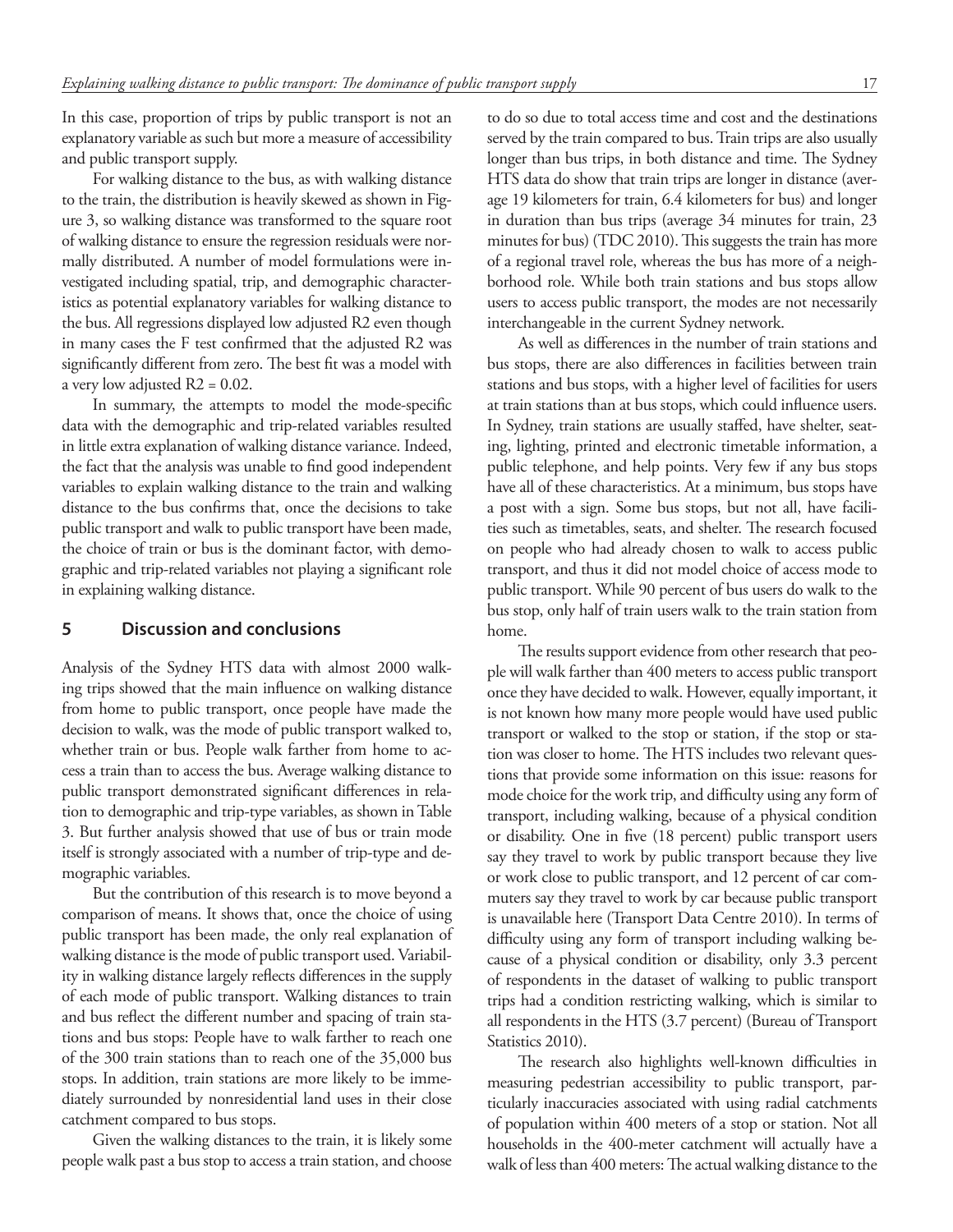stop can be substantially longer for many households, depending on the road network and topographical barriers. It is more difficult to incorporate these factors into measures using available data sources, even though the importance is well-recognized. Iacono et al. (2010) noted that difficulties in calculating non-motorized accessibility measures include data quality, zonal structure of transport planning models, and the adequacy of models and travel networks for describing and predicting travel by non-motorized modes. However, recently Foda and Osman (2010) have developed ideal and actual stop-accessibility indices to measure the accessibility of a bus stop considering the actual pedestrian road network and a stop coverage ratio index, while Alam et al. (2010) showed that an alternative method for calculating accessibility indices, using a gravity-based measure of accessibility, is more accurate than traditional measures of the proportion of travel zones with a quarter-mile buffer of public transport.

It is an important result that, for those who have chosen public transport as a means of travel, walking distance is not affected by significant demographic characteristics such as age. It suggests that the most important feature of walking distance is the availability of stops and stations. But increasing the number of stops and stations to reduce access distance is expensive and transport subsidy budgets are usually more or less fixed. Innovative ways of expanding access to public transport such as providing flexible transport services as an access mode to more distant public transport services, as discussed by Daniels and Mulley (2010b), might increase the mode share of public transport.

Perhaps more important, closing the spatial element of the accessibility gap for conventional public transport is often argued to be more important in areas with a larger older population or higher non-car ownership. But these demographic factors do not appear to influence differences in walking distance once people have decided to walk to public transport. To ensure equity in accessibility, it might be more important to ensure good access to public transport for all, regardless of the demographic characteristics of an area. The differences between train and bus users also suggest that accessibility initiatives for public transport might not be the same for each mode.

To better understand influences on walking distance to public transport and identify implications for service planning guidelines, future research requires more detailed information on the characteristics of the built and natural environment of the walking trip and on the attitudes of walkers such as whether they value the walking distance as a contribution to meeting their daily health requirements for physical activity. Further research areas include the maximum distances people are prepared to walk and whether people walk farther to more frequent services. Data from household travel surveys is the main source of data for walking distance research. But alternative methods such as pedestrians drawing their actual walking route on a map, as used by Agrawal et al. (2008), or tracking routes with on-person GPS devices as used in some travel surveys, would assist research by measuring distance more accurately and identifying the characteristics of the walking route.

### **References**

- Agrawal, A., M. Schlossberg, and K. Irvin. 2008. How far, by which route and why? A spatial analysis of pedestrian preference. *Journal of Urban Design*, 13 (1): 81–98. DOI: 10.1080/13574800701804074.
- Alam, B., G. Thompson, and J. Brown. 2010. Estimating transit accessibility with an alternative method: evidence from Broward County, Florida. *Transportation Research Record*, 2144: 6271. DOI: 10.3141/2144-08.
- Alshalalfah, B. and A. Shalaby. 2007. Case Study: Relationship of walk access distance to transit with service, travel and personal characteristics. *Journal of Urban Planning and Development,* 133 (2): 114–118. DOI: 10.1061/ (ASCE)0733-9488(2007)133:2(114).
- Besser, L. M. and A. Dannenberg. 2005. Walking to public transit: steps to help meet physical activity recommendations. *American Journal of Preventive Medicine*, 29 (4): 273– 280. DOI:<10.1016/j.amepre>.2005.06.010.
- Bureau of Transport Statistics. 2010. Physical restrictions by mode. Data request no. 10/472.
- Burke, M. and A. Brown. 2007. Distances people walk for transport. *Road and Transport Research*, 16 (3): 16–29.
- Burke, M., N. Sipe, R. Evans, and D. Mellifont. 2006. Climate, geography and the propensity to walk: environmental factors and walking trip rates in Brisbane. Papers of the 29th Australasian Transport Research Forum, Gold Coast, September 27–29, 2006. <www.patrec.org/atrf.aspx>(Accessed February 11, 2011).
- Canepa, B. 2007. Bursting the bubble: determining transitoriented development's walkable limits. *Transportation Research Record*, 1992: 28–34. DOI: 10.3141/1992-04.
- Cervero, R., O. Sarmiento, E. Jacoby, L. Gomez, and A. Neiman. 2009. Influences of Built Environments on Walking and Cycling: Lessons from Bogotá. *International Journal of Sustainable Transportation,* 3(4): 203–226. DOI: 10.1080/15568310802178314.
- Corpuz, G., A. Hay, and D. Merom. 2005. Walking for transport and health: trends in Sydney in the last decade. Papers of the 28th Australasian Transport Research Forum, Sydney, September 28–30, 2005.<www.patrec.org/atrf.aspx> (Accessed February 11, 2011).
- Currie, G., J. Stanley, and J. Stanley, eds. 2007. *No way to go: Transport and social disadvantage in Australian communities.*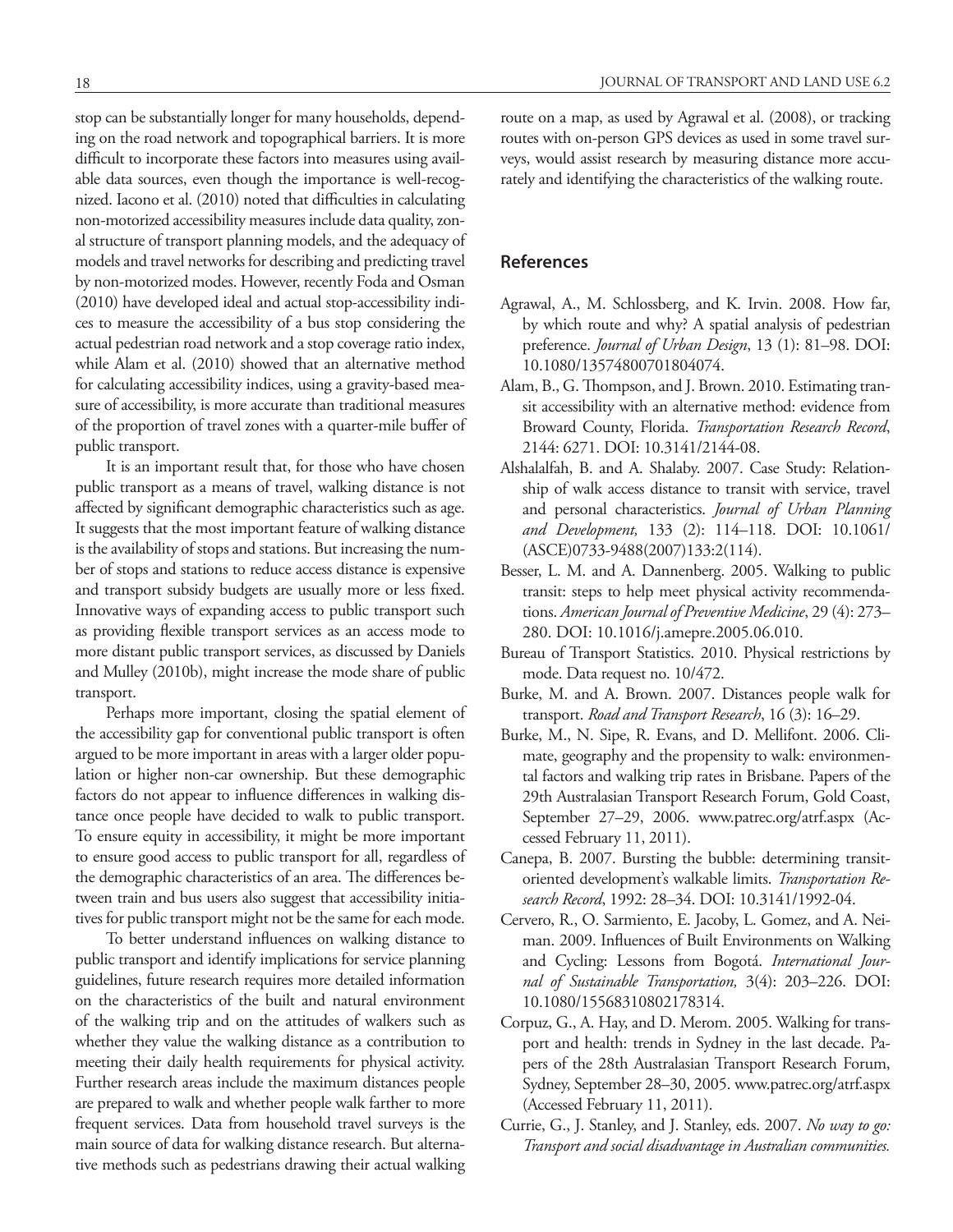Melbourne: Monash University ePress.

- Daniels, R. and C. Mulley. 2010a. A proposal for accessibility planning in NSW: research and policy issues. *Proceedings of the 33rd Australasian Transport Research Forum*, Canberra, September 29–October 1, 2010. <www.patrec.org/atrf.aspx> (Accessed February 11, 2011).
- Daniels, R. and C. Mulley. 2010b. Overcoming barriers to implementing flexible transport services in NSW. *Proceedings of the 33rd Australasian Transport Research Forum*, Canberra, September 29–October 1, 2010. [www.patrec.org/](www.patrec.org/atrf.aspx) [atrf.aspx](www.patrec.org/atrf.aspx) (Accessed February 11, 2011).
- Ewing, R. and R. Cervero. 2010. Travel and the built environment: a meta-analysis. *Journal of the American Planning Association*, 76(3): 265–294. DOI: 10.3141/1780-10.
- Foda, M. and A. Osman. 2010. Using GIS for measuring transit stop accessibility considering actual pedestrian road network. *Journal of Public Transportation*, 13(4): 23–40.
- Greater Vancouver Transportation Authority. 2004. *Transit Service Guidelines Public Summary Report*, Greater Vancouver Transportation Authority, Vancouver, Canada.
- HKL. 2008. Public transport planning guidelines in Helsinki. HKL publication series A: 1/2008. Helsinki: HKL Planning Unit.
- Iacono, M., K. Krizek, and A. El-Geneidy. 2008. Access to destinations: How close is close enough? Estimating accurate distance decay functions for multiple modes and different purposes. Report #4 in the series: Access to Destinations Study. Hubert H. Humphrey Institute of Public Affairs University of Minnesota, Minneapolis. [http://www.lrrb.](http://www.lrrb.org/PDF/200811.pdf) [org/PDF/200811.pdf](http://www.lrrb.org/PDF/200811.pdf) (Accessed February 11, 2011.
- Iacono, M., K. Krizek, and A. El-Geneidy. 2010. Measuring non-motorized accessibility: Issues, alternatives and execution. *Journal of Transport Geography*, 18: 133–140. DOI: <10.1016/j.jtrangeo>.2009.02.002.
- Ker, I. and S. Ginn. 2003. Myths and realities in walkable catchments: the case of walking and transit. *Road and Transport Research*, 12(2): 69–80.
- Larsen, J., A. El-Geneidy, and F. Yasmin. 2010. Beyond the quarter mile: re-examining travel distances by active transportation. *Canadian Journal of Urban Research: Canadian Planning and Policy* (supplement), 19(10): 70–88.
- Lee, C. and A. V. Moudon. 2006. Correlates of walking for transportation or recreation purposes. *Journal of Physical Activity and Health 3*, Suppl 1: S77–S98.
- Lucas, K. 2005. Providing transport for social inclusion within a framework for environmental justice in the UK. Papers of 28th Australasian Transport Research Forum, Sydney. [http://www.patrec.org/web\\_docs/atrf/papers/2005/](http://www.patrec.org/web_docs/atrf/papers/2005/Lucas) [Lucas%](http://www.patrec.org/web_docs/atrf/papers/2005/Lucas)20(2005).pdf (Accessed February 11, 2011). DOI: <10.1016/j.tra>.2005.12.005.
- Lucas, K. 2010. Transport and social exclusion: Where are we now? Paper presented to the 12th World Conference on

Transport Research, July 11–15, Lisbon, Portugal. DOI: <10.1016/j.tranpol>.2012.01.013.

- Merom, D., H. van der Ploeg, G. Corpuz, and A. Bauman. 2010. Public health perspectives on household travel surveys: Active travel between 1997-2007. *American Journal of Preventive Medicine*, 39(2): 113–121. DOI: [10.1016/j.](10.1016/j.amepre) [amepre.](10.1016/j.amepre)2010.04.007.
- Neilson, G. and W. Fowler. 1972. Relation between transit ridership and walking distances in a low density Florida retirement area. *Highway Research Record,* 403: 26-34.
- NSW Government. 2005. Metropolitan strategy city of cities: A plan for Sydney's future, December 2005. [www.me](www.metrostrategy.nsw.gov.au)[trostrategy.nsw.gov.au](www.metrostrategy.nsw.gov.au) (Accessed February 11, 2011).
- NSW Government. 2010a. Metropolitan transport plan: Connecting the city of cities, February 2010. [http://www.nsw.](http://www.nsw.gov.au/metropolitantransportplan) [gov.au/metropolitantransportplan](http://www.nsw.gov.au/metropolitantransportplan) (Accessed February 11, 2011).
- NSW Government. 2010b. NSW state plan 2010. [http://more.](http://more.nsw.gov.au/sites/default/files/pdfs/stateplan/09NSW_State_Plan_Final.pdf) [nsw.gov.au/sites/default/files/pdfs/stateplan/09NSW\\_](http://more.nsw.gov.au/sites/default/files/pdfs/stateplan/09NSW_State_Plan_Final.pdf) [State\\_Plan\\_Final.pdf](http://more.nsw.gov.au/sites/default/files/pdfs/stateplan/09NSW_State_Plan_Final.pdf) (Accessed February 11, 2011).
- NSW Government. 2010c. Metropolitan plan for Sydney 2036, December 2010. [http://www.metroplansydney.nsw.](http://www.metroplansydney.nsw.gov.au/Home/MetropolitanPlanForSydney2036.aspx) [gov.au/Home/MetropolitanPlanForSydney2036.aspx](http://www.metroplansydney.nsw.gov.au/Home/MetropolitanPlanForSydney2036.aspx) (Accessed February 11, 2011).
- NSW Ministry of Transport. 2006. Service planning guidelines for Sydney contract regions. NSW Ministry of Transport, Sydney, Australia. [http://www.transport.nsw.gov.au/](http://www.transport.nsw.gov.au/sites/default/file/busreform/service-planning-guidelines.pdf) [sites/default/file/busreform/service-planning-guidelines.](http://www.transport.nsw.gov.au/sites/default/file/busreform/service-planning-guidelines.pdf) [pdf](http://www.transport.nsw.gov.au/sites/default/file/busreform/service-planning-guidelines.pdf) (Accessed February 11, 2011).
- Public Transport Authority. 2003. Design and planning guidelines for public transport infrastructure: Bus route planning and transit streets. Public Transport Authority, Western Australia.
- Townsend, C. and J. Zacharias. 2010. Built environment and pedestrian behavior at rail rapid transit stations in Bangkok. *Transportation*, 27: 317–330. DOI: 10.1007/s11116-009- 9226-8.
- Transport Data Centre. 2002. Bus users in Sydney. Issues paper 2002/02, December 2002. [www.bts.nsw.gov.au/ArticleD](www.bts.nsw.gov.au/ArticleDocuments/80/bus)[ocuments/80/bus](www.bts.nsw.gov.au/ArticleDocuments/80/bus)<-users-2002.pdf.aspx> (Accessed February 11, 2011).
- Transport Data Centre. 2010. 2008/09 Household travel survey summary report. Transport Data Centre, Sydney, Australia. [http://www.bts.nsw.gov.au/ArticleDocu](http://www.bts.nsw.gov.au/ArticleDocuments/79/2008_09_HTS_Summary_Report.pdf)[ments/79/2008\\_09\\_HTS\\_Summary\\_Report.pdf](http://www.bts.nsw.gov.au/ArticleDocuments/79/2008_09_HTS_Summary_Report.pdf) (Accessed February 11, 2011).
- Transport and Population Data Centre. 2006. TransFigures: Train access and egress modes. [www.bts.nsw.gov.au/Ar](www.bts.nsw.gov.au/ArticleDocuments/80/transfigures)[ticleDocuments/80/transfigures](www.bts.nsw.gov.au/ArticleDocuments/80/transfigures)<-nov06.pdf.aspx>(Accessed February 11, 2011).
- Transport and Population Data Centre. 2003. Train users in Sydney, November 2003. <www.bts.nsw.gov.au>/